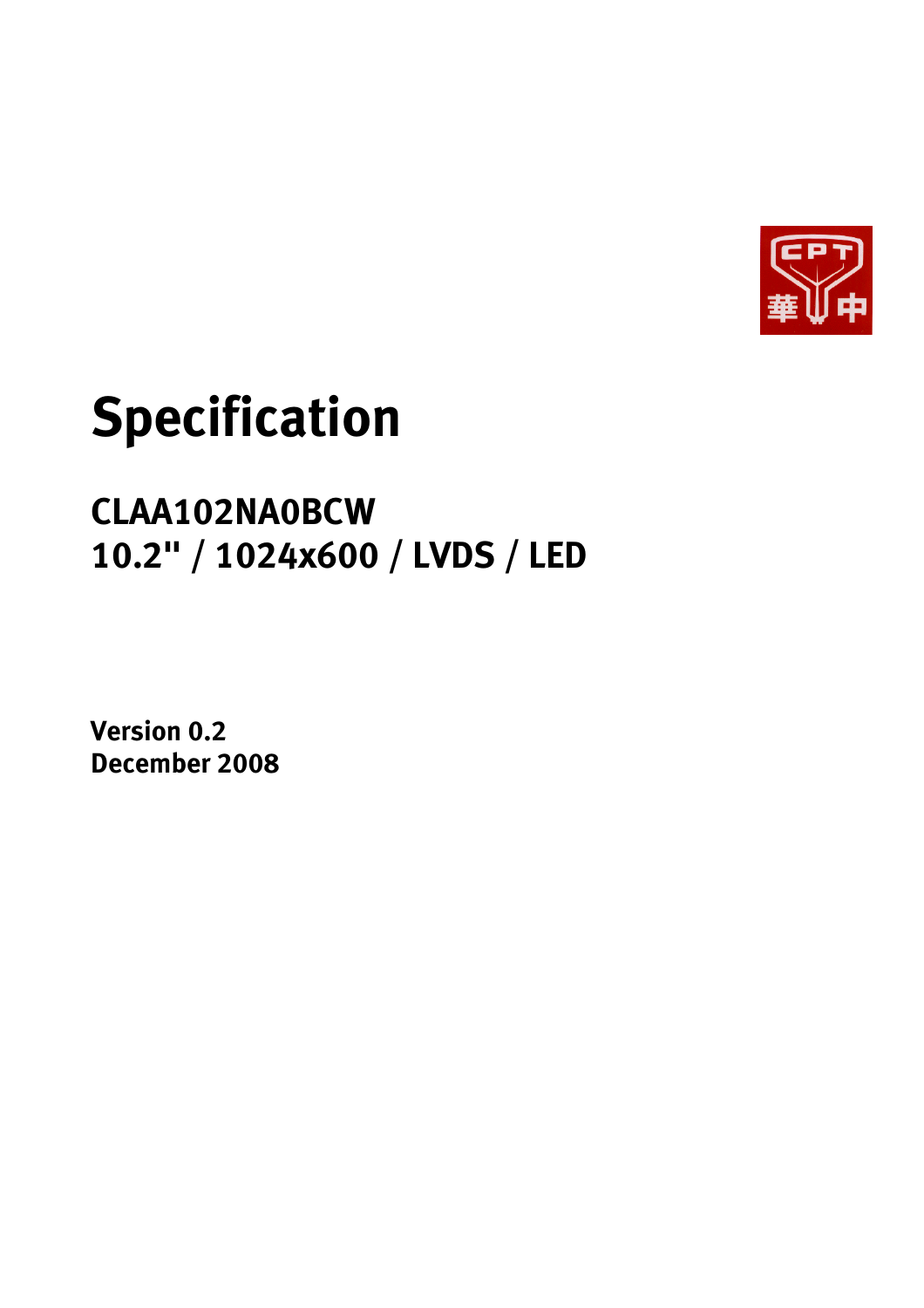## **REVISION STATUS**

| Revision<br>Notice | Description                | Page | Rev. Date |
|--------------------|----------------------------|------|-----------|
| Ver. 0.0           | First revision (Tentative) |      | 2008/11/4 |
| 0.1                | Revise Outline Dimension   | 4    | 2008/11/5 |
| 0.2                | Add EDID CODE              | 18   | 2008/12/2 |
|                    |                            |      |           |
|                    |                            |      |           |
|                    |                            |      |           |
|                    |                            |      |           |
|                    |                            |      |           |
|                    |                            |      |           |
|                    |                            |      |           |
|                    |                            |      |           |
|                    |                            |      |           |
|                    |                            |      |           |
|                    |                            |      |           |
|                    |                            |      |           |
|                    |                            |      |           |
|                    |                            |      |           |
|                    |                            |      |           |
|                    |                            |      |           |
|                    |                            |      |           |
|                    |                            |      |           |
|                    |                            |      |           |
|                    |                            |      |           |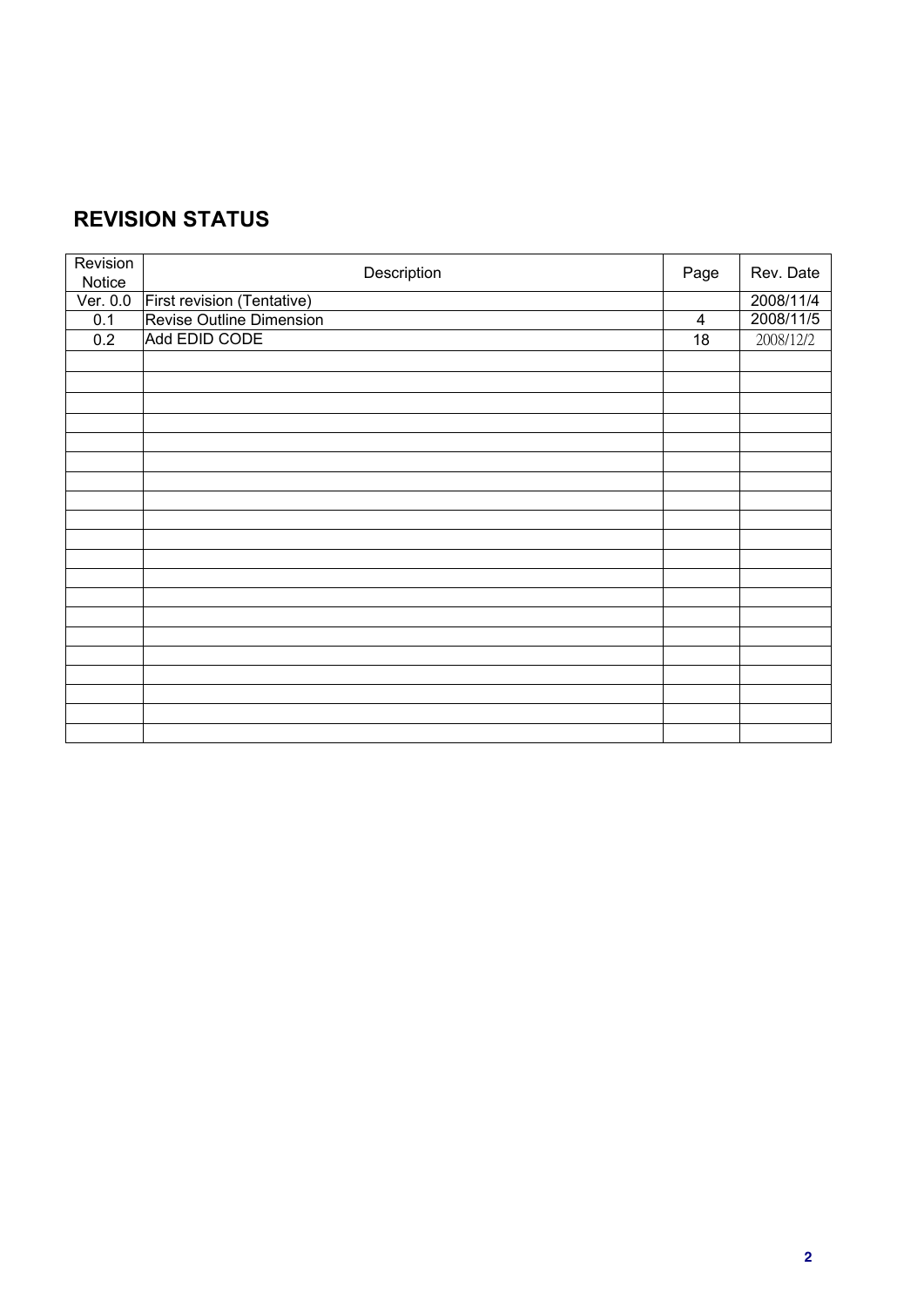## **CONTENTS**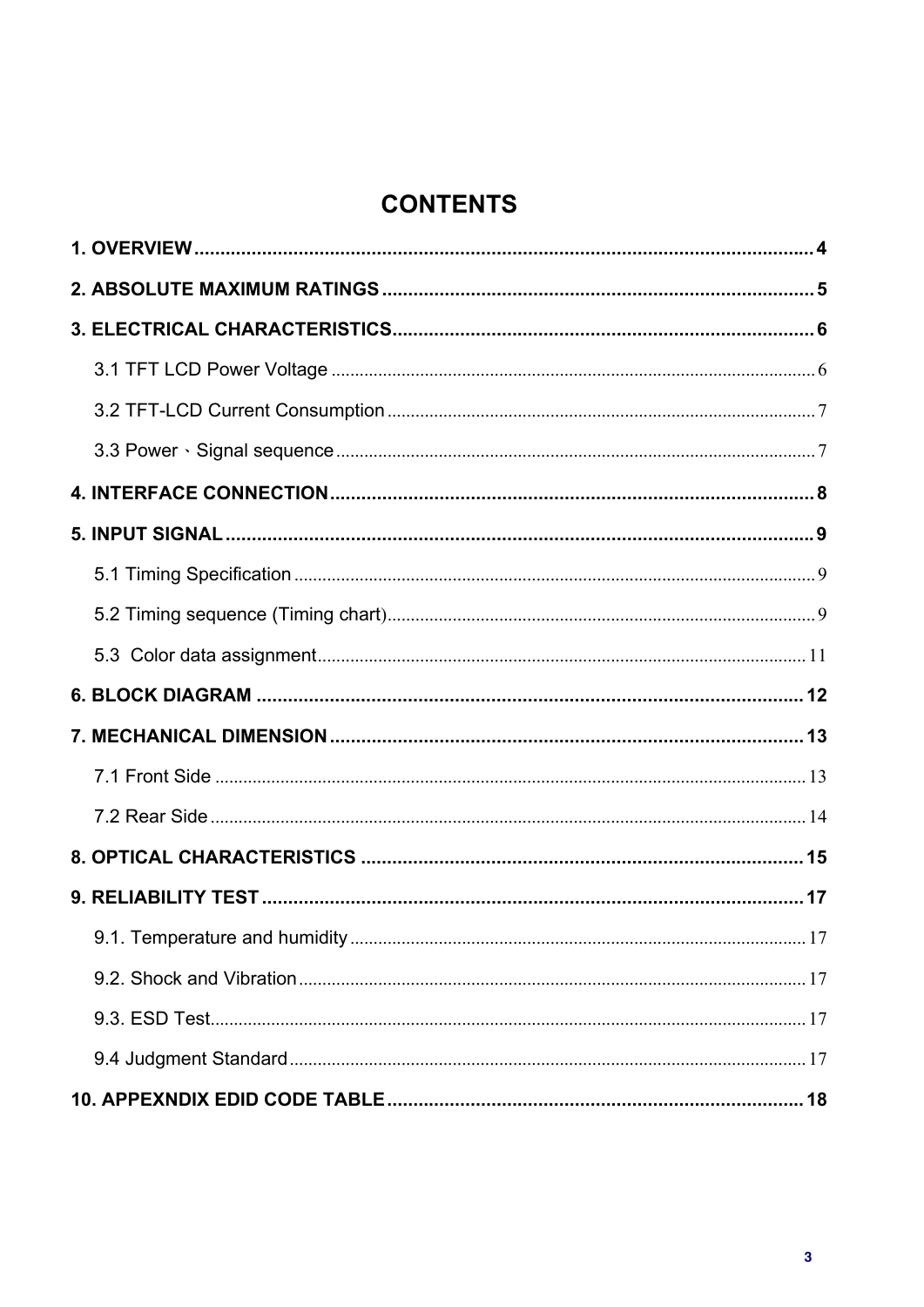#### **1. OVERVIEW**

CLAA102NA0BCW is 25.8 cm(10.2") color TFT-LCD (Thin Film Transistor Liquid Crystal Display) module composed of LCD panel, driver ICs, control circuit, and backlight.

The 10.2" screen produces a high resolution image that is composed of 1024×600 pixel elements in a stripe arrangement. Display 262K colors by 6 Bit R.G.B signal input. Use 3.3 voltage to drive the power of LCD system, and 5.0 Voltage to drive the LED back light.

General specification are summarized in the following table:

| <b>ITEM</b>                       | <b>SPECIFICATION</b>      |                                           |       |       |  |  |  |
|-----------------------------------|---------------------------|-------------------------------------------|-------|-------|--|--|--|
| <b>Panel Size</b>                 | 10.2 inch(panel diagonal) |                                           |       |       |  |  |  |
| Display Area (mm)                 |                           | 222.72(H) x 130.5(V) (10.2-inch diagonal) |       |       |  |  |  |
| Number of Pixels                  |                           | $1024(H) \times 3(RGB) \times 600(V)$     |       |       |  |  |  |
| Pixel Pitch (mm)                  |                           | $0.2175$ (H) $\times$ 0.2175 (V)          |       |       |  |  |  |
| <b>Color Pixel Arrangement</b>    |                           | RGB vertical stripe                       |       |       |  |  |  |
| Display Mode                      |                           | Normally white                            |       |       |  |  |  |
| Number of colors                  |                           | 262,144                                   |       |       |  |  |  |
| Brightness(cd/m <sup>2</sup> )    | 220(typ.)                 |                                           |       |       |  |  |  |
| Response Time (Tr+Tf)             | 20 ms                     |                                           |       |       |  |  |  |
|                                   |                           | Min.                                      | Typ.  | Max.  |  |  |  |
|                                   | Horizontal (H)            | 234.7                                     | 235   | 235.3 |  |  |  |
| Outline Dimension(mm)             | Vertical (V)              | 145.5                                     | 145.8 | 146.1 |  |  |  |
|                                   | Depth (D)                 |                                           |       | 5.5   |  |  |  |
| Viewin Angle(BL on, $CR \ge 10$ ) |                           | 140 degree $(H)$ , 120 degree $(V)$       |       |       |  |  |  |
| Power consumption $(W)$           |                           | 3.5                                       |       |       |  |  |  |
| <b>BL</b> unit                    |                           | <b>LED</b>                                |       |       |  |  |  |
| Electrical Interface(data)        | <b>LVDS</b>               |                                           |       |       |  |  |  |
| <b>Viewing Direction</b>          | 6 o'clock                 |                                           |       |       |  |  |  |
| Weight(g)                         |                           | 250                                       |       |       |  |  |  |
| <b>Surface Treament</b>           |                           | Anti-Glare, Hardness: 3H                  |       |       |  |  |  |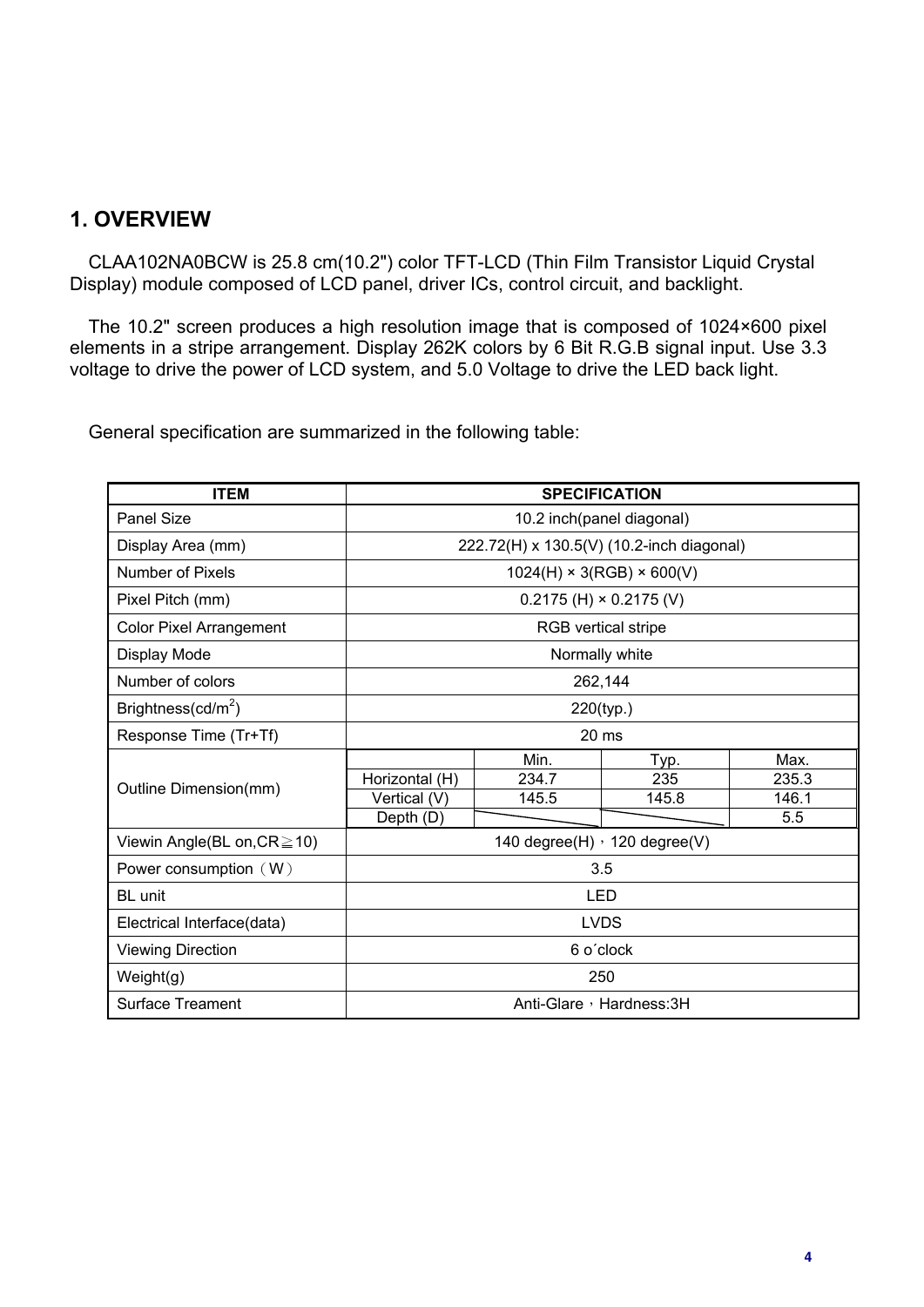## **2. ABSOLUTE MAXIMUM RATINGS**

The following are maximun values which, if exceeded, may cause faulty operation or damage to the unit.

| <b>ITEM</b>                  | <b>SYMBOL</b> | MIN.   | MAX. | <b>UNIT</b> | <b>NOTE</b> |
|------------------------------|---------------|--------|------|-------------|-------------|
| Power Supply Voltage         | Vcc           | $-0.3$ | 4.0  |             |             |
| <b>LED Supply Voltage</b>    | VLED          | $-0.3$ | 6.0  |             |             |
| <b>Static Electricity</b>    | <b>VESDc</b>  | $-200$ | 200  |             | [Note2]     |
|                              | VESDm         | $-15K$ | 15K  |             |             |
| <b>ICC Rush Current</b>      | <b>IRUSH</b>  |        |      |             | [Note 3]    |
| <b>Operation Temperature</b> | l op          | $-20$  | 70   | $\sim$      | [Note 1]    |
| <b>Storage Temperature</b>   | stq           | -30    | 80   |             | [Note 1]    |

#### **[Note]**

[Note1] If users use the product out off the environmemt operation range (temperature and humidity  $\big)$ , it will concern for visual quality.

- [Note2] Test Condition: IEC 61000-4-2, VESDc : Contact discharge to input connector VESDm: Discontact discharge to module
- **[Note3]** The input pulse-current measurement system as below:



Control signal: $High(+3.3V) \rightarrow Low(GND)$ 

Supply Voltage of rising time should be from R3 and C2 tune to 550 us.

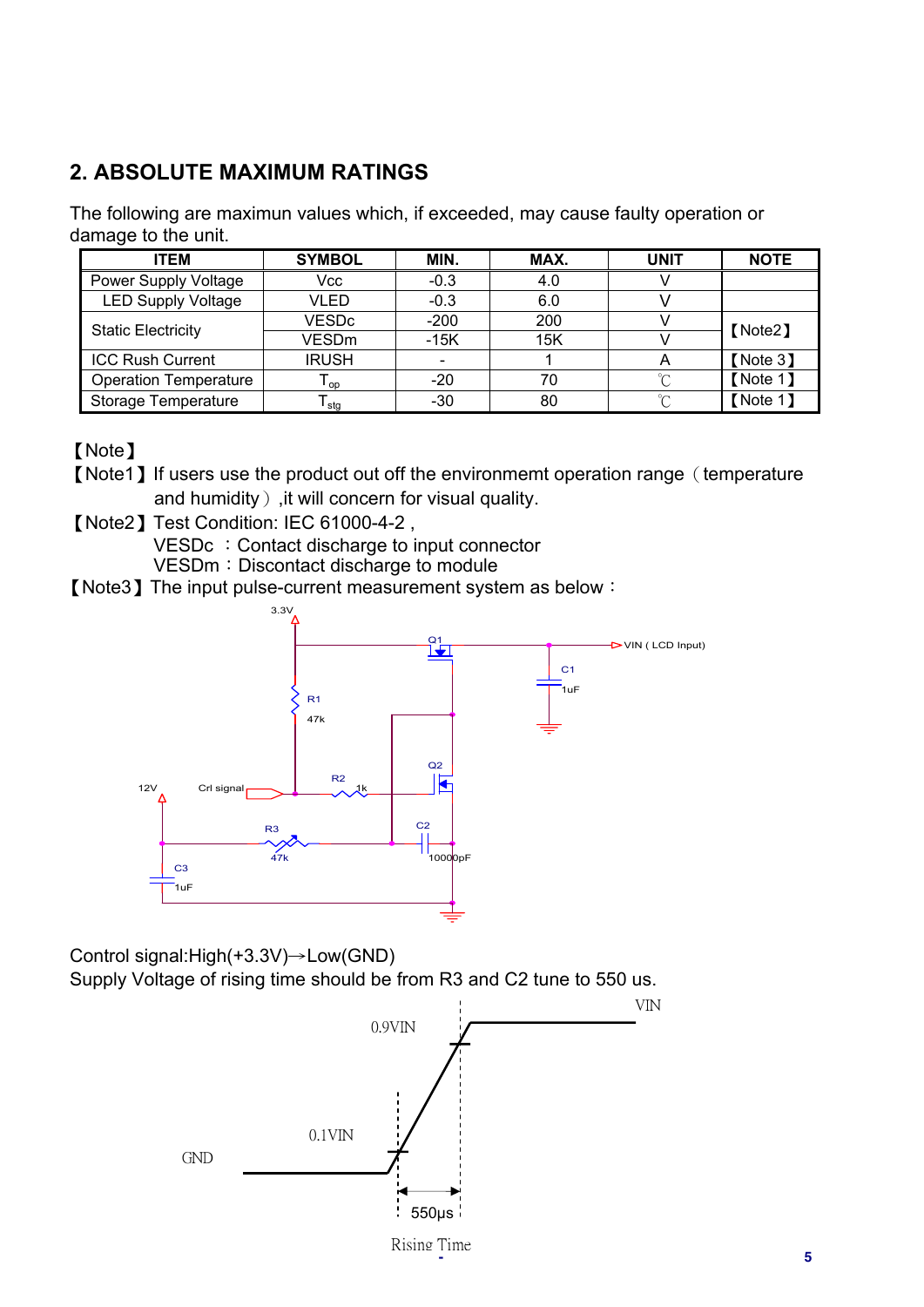## **3. ELECTRICAL CHARACTERISTICS**

3.1 TFT LCD Power Voltage

|                              |                            |                            |                          |      |              |             | Ta=25 $°C$  |
|------------------------------|----------------------------|----------------------------|--------------------------|------|--------------|-------------|-------------|
|                              | <b>ITEM</b>                | <b>SYMBOL</b>              | MIN.                     | TYP. | MAX.         | <b>UNIT</b> | <b>NOTE</b> |
| Power Supply Voltage For LCD |                            | $\mathsf{V}_{\mathsf{CC}}$ | 3.0                      | 3.3  | 3.6          | V           | [Note 1]    |
| Power Supply Voltage For LED |                            | $V_{LED}$                  | 4.5                      | 5    | 5.5          | v           |             |
|                              | Input Voltage              | VIN                        | 0                        |      | $V_{\rm CC}$ | v           | [Note 2]    |
| Logic Input Voltage          | Common Mode Voltage        | <b>VCM</b>                 | 1.08                     | 1.2  | 1.32         | v           | [Note 2]    |
| $(LVDS:IN+,IN-)$             | Differential Input Voltage | <b>VID</b>                 | 250                      | 350  | 450          | mV          | [Note 2]    |
|                              | Threshold Voltage(high)    | VTH                        | $\overline{\phantom{a}}$ |      | 100          | mV          | 【Note 2】    |
|                              | Threshold Voltage(low)     | VTL                        | $-100$                   |      |              | mV          | [Note 2]    |
| <b>ADJ Input Voltage</b>     | Input Voltage(high)        | VIH                        | 3.0                      |      | 3.3          | V           |             |
|                              | Input Voltage(low)         | VIL                        | <b>GND</b>               |      | 0.3          | v           |             |

#### Remarks :

[Note1] VCC –dip codition:

- 1) When  $2.7 \text{ V} \leq \text{VCC} \leq 3.0 \text{ V} \cdot \text{td} \leq 10 \text{ ms}.$
- 2) VCC $>3.0V$ <sup>,</sup> VCC-dip condition should be same as VCC-turn-on condition.





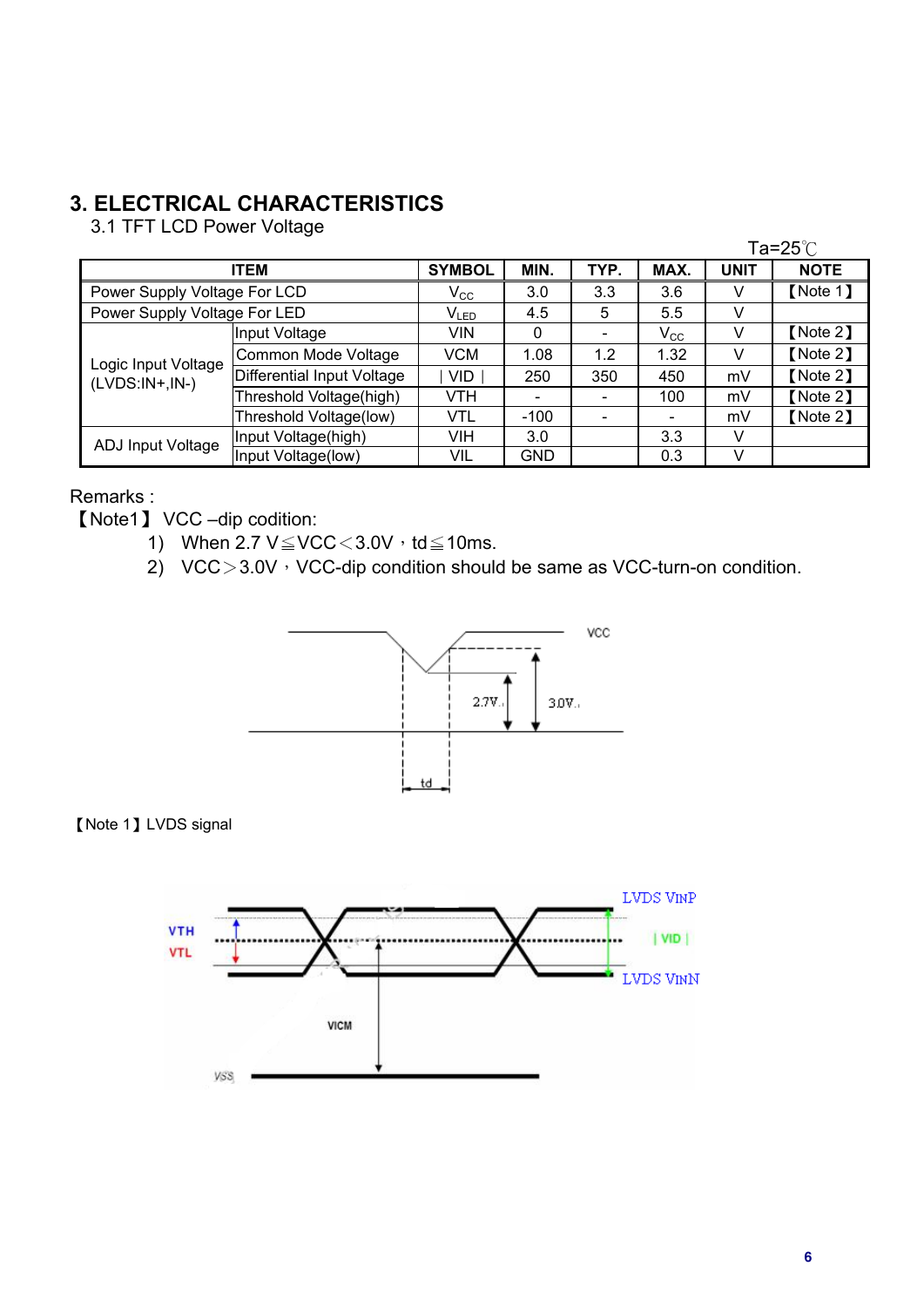#### 3.2 TFT-LCD Current Consumption

| <b>ITEM</b>       | <b>SYMBOL</b>  | MIN.                     | TYP | MAX.  | UNIT | <b>NOTE</b> |
|-------------------|----------------|--------------------------|-----|-------|------|-------------|
| ∟CD Power Current | <sub>ICC</sub> | $-$                      | TBD | $-$   | mA   | 【Note1】     |
| LED Power Current | <b>I</b> LED   | $\overline{\phantom{m}}$ | TBD | $- -$ | mA   | 【Note2】     |

[Note1] (Frame rate = 60 Hz)

Typical: Under 64 gray pattern @ Vcc = 3.3 V Maximum: Under black pattern @ Vcc = 3.0 V





(a)64 Gray Pattern



**[Note2] Typical: When VLED is 5V** Maximum: When  $V_{\text{LED}}$  is 4.5V

#### 3.3 Power Signal sequence



 $0.5 < t1 \le 10$ ms  $200$ ms  $\le t5$  $0 < t2 \leq 50$ ms  $200$ ms $\leq t6$  $0 < t3 \le 50$ ms 200ms $\le t7$  $0<$ t4 $\leq$ 10ms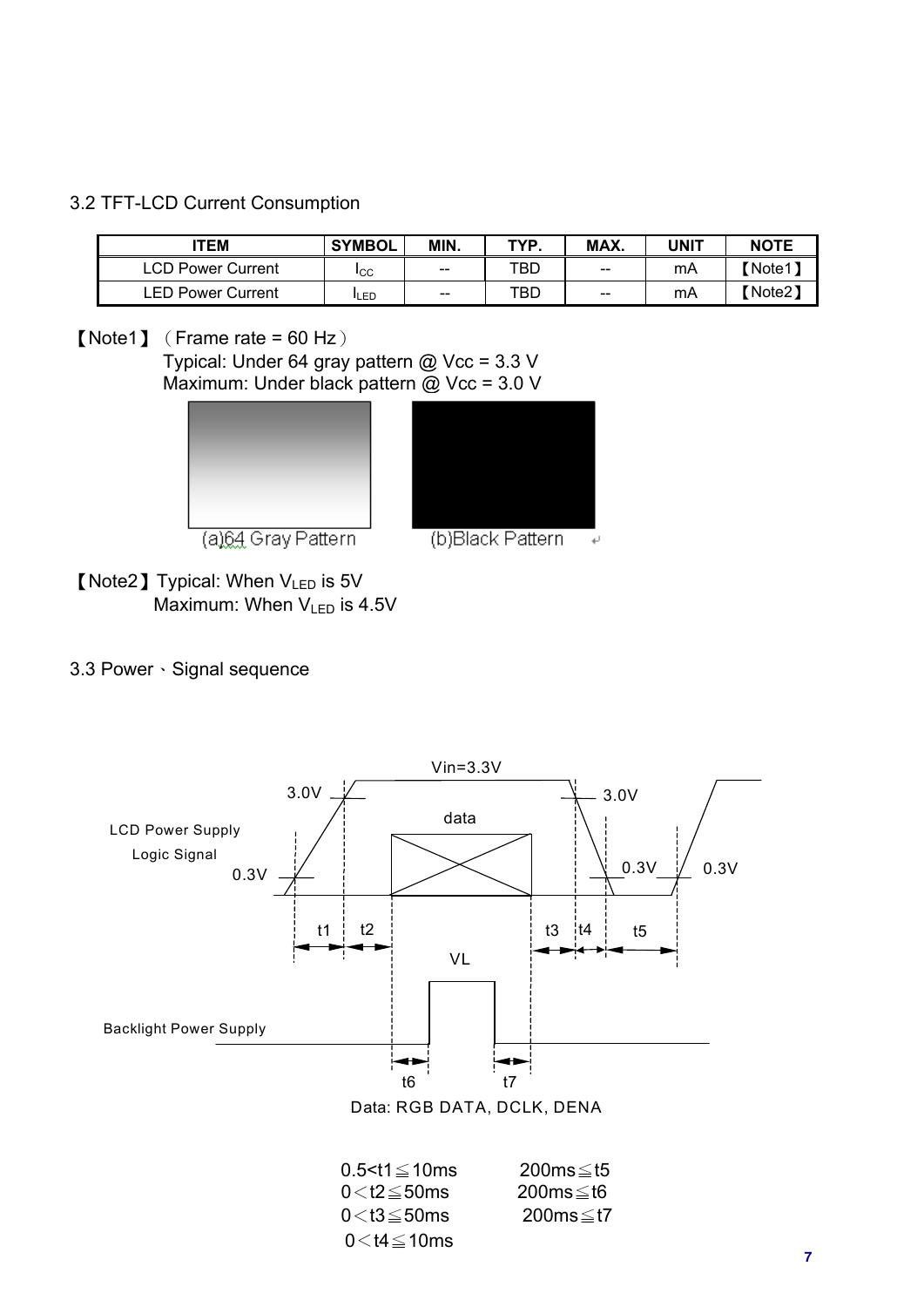#### **4. INTERFACE CONNECTION**

CN1: Connector type: 093F30-B0B01A or compatible.

| Pin No.                 | <b>SYMBOL</b>          | <b>FUNCTION</b>                                  |
|-------------------------|------------------------|--------------------------------------------------|
| 1                       | <b>GND</b>             | Ground                                           |
| $\overline{2}$          | $V_{\rm CC}$           | +3.3V Power                                      |
| 3                       | $V_{\rm CC}$           | +3.3V Power                                      |
| $\overline{\mathbf{4}}$ | V EDID                 | 3.3V Power for NB                                |
| 5                       | <b>ADJ</b>             | Adjust for LED brightness                        |
| 6                       | <b>CLK EDID</b>        | <b>EDID Clock for NB</b>                         |
| $\overline{7}$          | <b>DATA EDID</b>       | <b>EDID Data for NB</b>                          |
| 8                       | RXIN0-                 | LVDS Signal(-)-channel 0                         |
| 9                       | RXIN0+                 | LVDS Signal(+)-channel 0                         |
| 10                      | <b>GND</b>             | Ground                                           |
| 11                      | RXIN1-                 | LVDS Signal(-)-channel 1                         |
| 12                      | RXIN1+                 | LVDS Signal(+)-channel 1                         |
| 13                      | <b>GND</b>             | Ground                                           |
| 14                      | RXIN2-                 | LVDS Signal(-)-channel 2                         |
| 15                      | RXIN2+                 | LVDS Signal(+)-channel 2                         |
| 16                      | <b>GND</b>             | Ground                                           |
| 17                      | <b>RXCLKIN-</b>        | LVDS Clock Signal(-)                             |
| 18                      | RXCLKIN+               | LVDS Clock Signal(+)                             |
| 19                      | <b>GND</b>             | Ground                                           |
| 20                      | <b>NC</b>              | <b>NC</b>                                        |
| $\overline{21}$         | $\overline{\text{NC}}$ | $\overline{\text{NC}}$                           |
| 22                      | <b>GND</b>             | Ground                                           |
| 23                      | <b>GND</b>             | Ground                                           |
| 24                      | $V_{LED}$              | Power Supply for $LED(V_{LED} = 5.0 \pm 0.5)$    |
| 25                      | $V_{LED}$              | Power Supply for LED(V <sub>LED</sub> = 5.0±0.5) |
| 26                      | $V_{LED}$              | Power Supply for $LED(V_{LED} = 5.0 \pm 0.5)$    |
| $\overline{27}$         | <b>NC</b>              | <b>NC</b>                                        |
| 28                      | <b>NC</b>              | <b>NC</b>                                        |
| 29                      | <b>NC</b>              | <b>NC</b>                                        |
| 30                      | <b>NC</b>              | <b>NC</b>                                        |

#### [Note]

1) ADJ adjust brightness to control Pin, Pulse duty the bigger the brighter.



<sup>Duty(0%)</sup><br>2) ADJ signal=0~3.3V<sup>3</sup> operation frequency : 25KHZ±5KHz, ADJ pin shound not connect to GND, it shound pull-high if not adjust brightness.



3) GND Pin must ground contact  $\cdot$  can not be floating.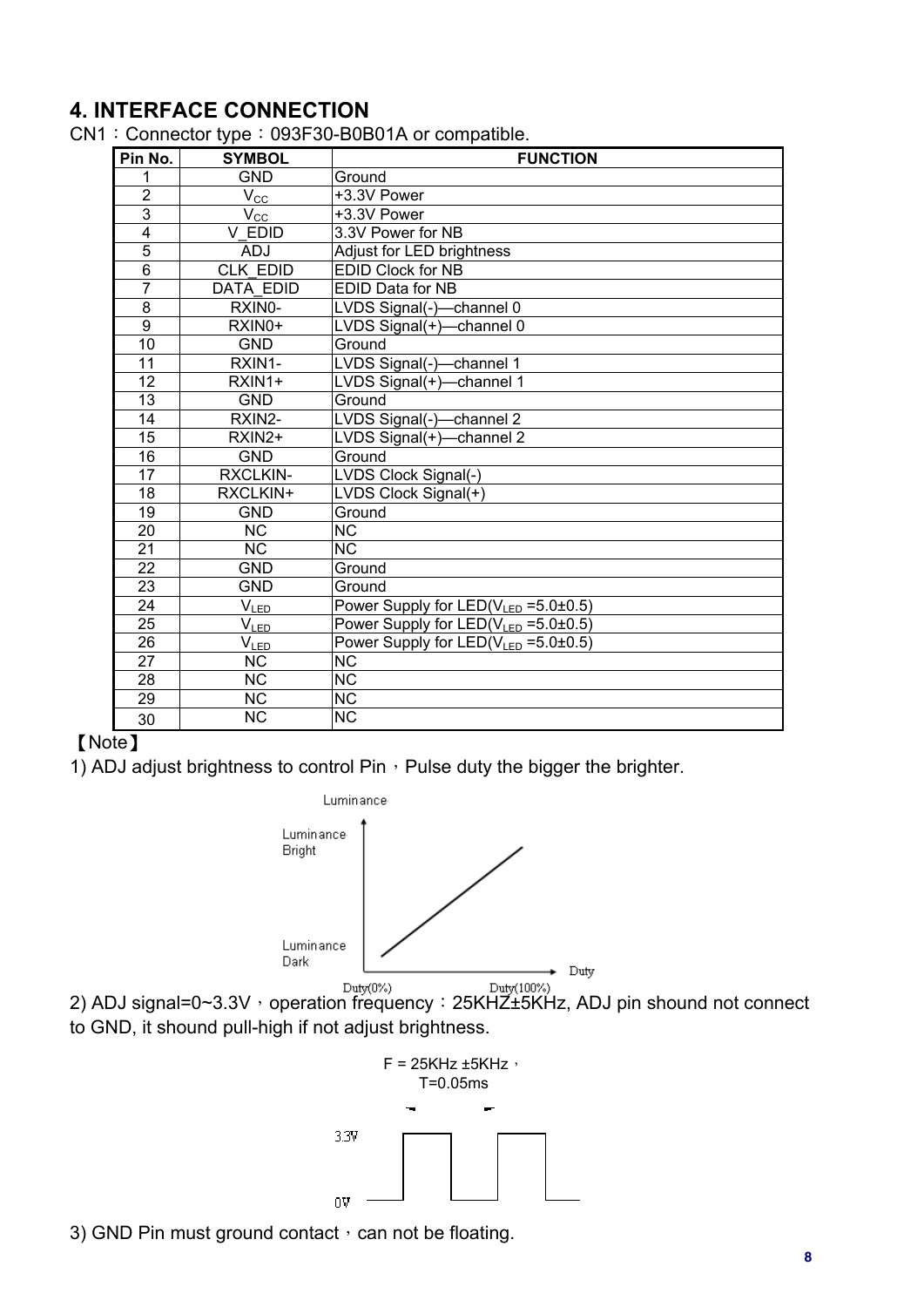## **5. INPUT SIGNAL**

#### 5.1 Timing Specification

|                  |             | <b>ITEM</b>          |                        | <b>SYMBOL</b>         | MIN.            | TYP.  | MAX.  | <b>UNIT</b> |
|------------------|-------------|----------------------|------------------------|-----------------------|-----------------|-------|-------|-------------|
| LVDS input       |             | <b>CLK Frequency</b> |                        | fCLKin                | 39.05           | 45    | 50    | <b>MHz</b>  |
| signal sequence  |             | <b>CLK Period</b>    |                        | tCLKin                | 25.61           | 22.22 | 20.00 | ns          |
|                  |             |                      | Horizontal Period      | tμ                    | 1160            | 1200  | 1240  | tCLK        |
|                  |             | Horizontal           | Horizontal Valid       | t <sub>HA</sub>       | 1024            | 1024  | 1024  | tCLK        |
|                  |             |                      | Horizontal Blank       | t <sub>нв</sub>       | 136             | 176   | 216   | tCLK        |
| LCD input timing | <b>DENA</b> |                      | Frame                  | fV                    | 55              | 60    | 65    | Hz          |
|                  |             |                      | <b>Vertical Period</b> | tv                    | 612             | 625   | 638   | tн          |
|                  |             |                      | Vertical               | <b>Vertical Valid</b> | t <sub>VA</sub> | 600   | 600   | 600         |
|                  |             |                      | <b>Vertical Blank</b>  | t <sub>∨B</sub>       | 12              | 25    | 38    | īн          |

## 5.2 Timing sequence (Timing chart)

5.2.1 Horizontal Timing Sequence



#### **tCLKin**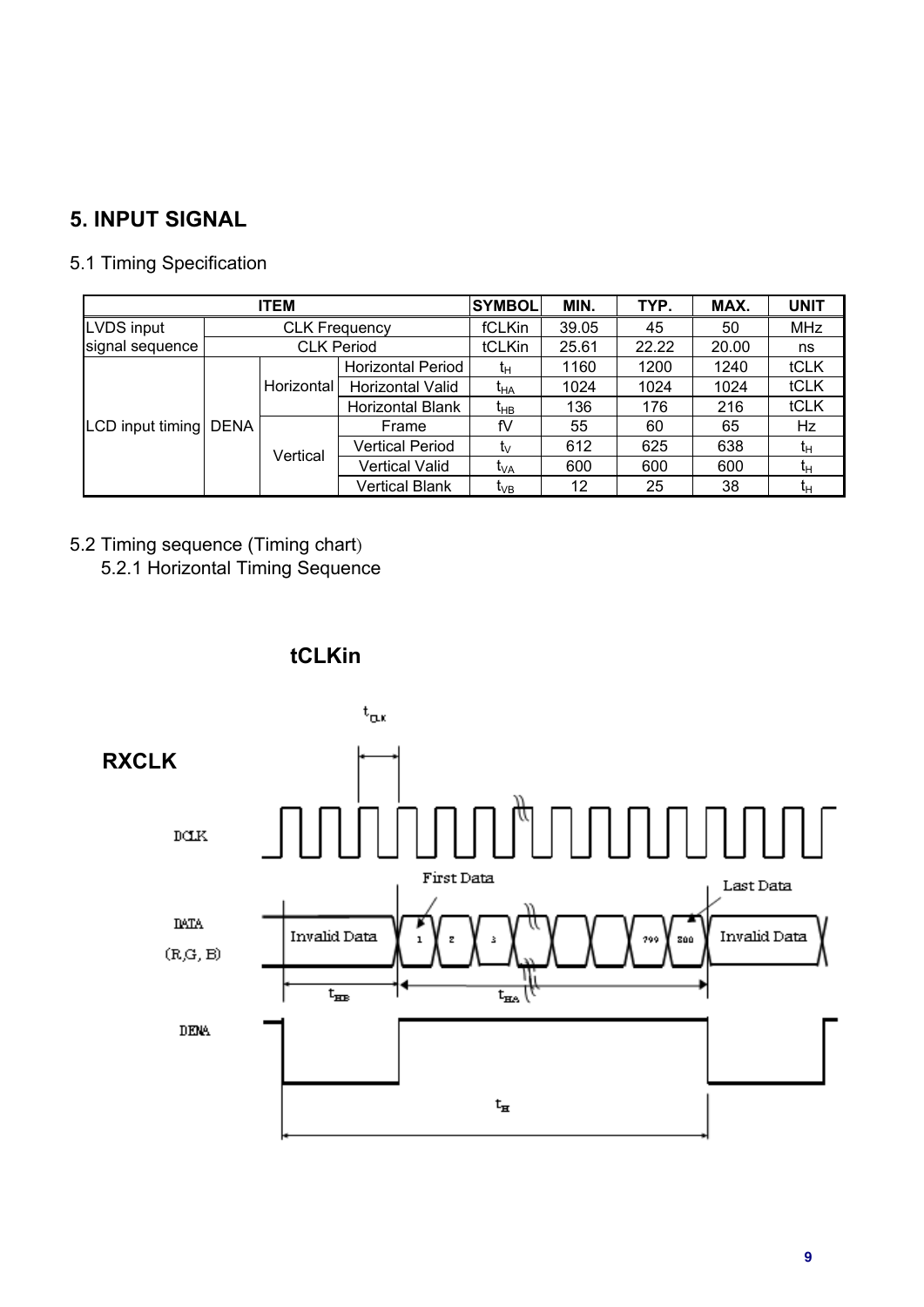## 5.2.2 Vertical Timing Sequence





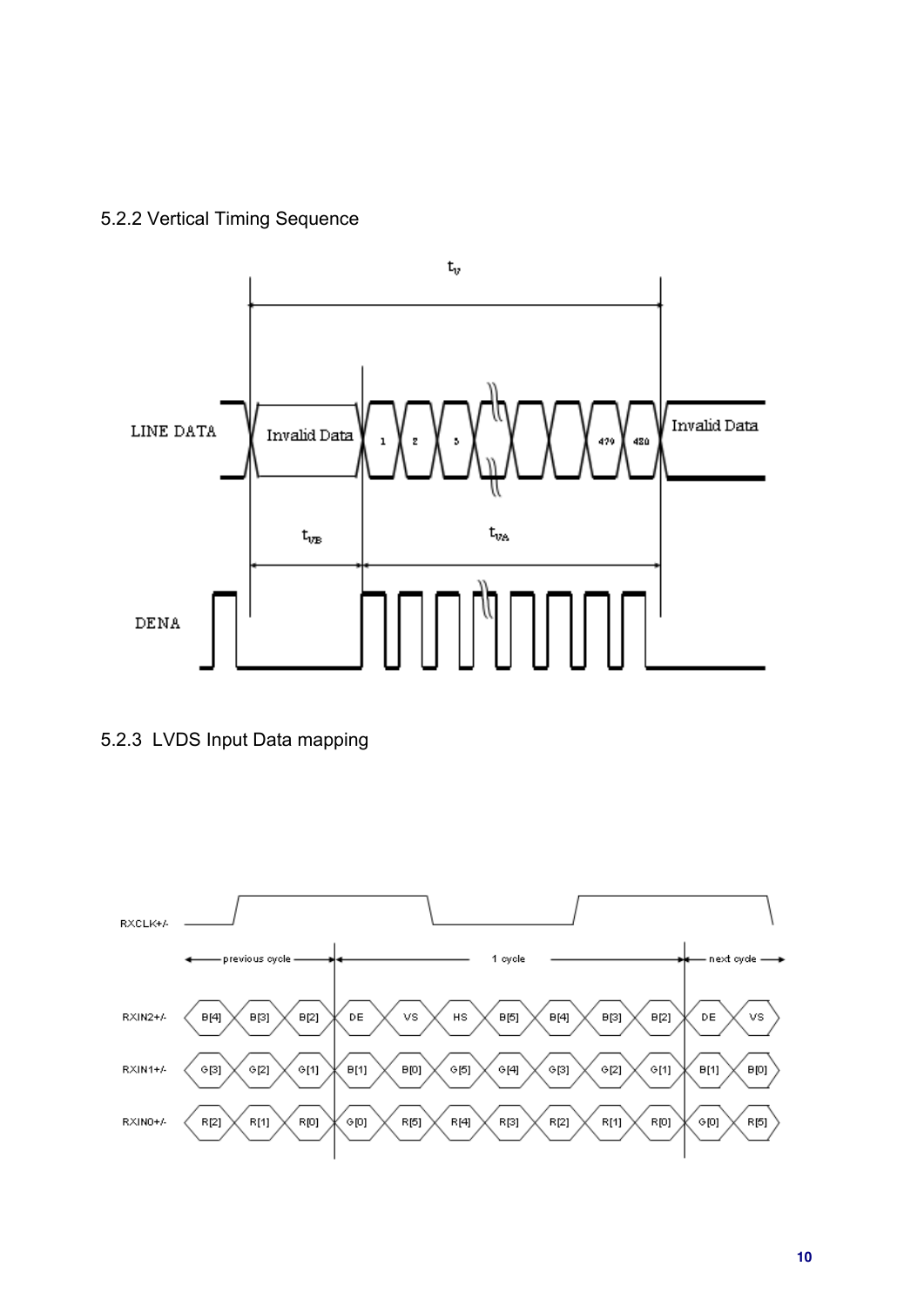|              | <b>INPUT</b>    |                |                | R DATA         |                |                |                |                |                | <b>G DATA</b>  |                |             |                |                |                | <b>B DATA</b>  |                |             |                |
|--------------|-----------------|----------------|----------------|----------------|----------------|----------------|----------------|----------------|----------------|----------------|----------------|-------------|----------------|----------------|----------------|----------------|----------------|-------------|----------------|
| <b>COLOR</b> | <b>DATA</b>     | R <sub>5</sub> | R <sub>4</sub> | R <sub>3</sub> | R <sub>2</sub> | R <sub>1</sub> | R <sub>0</sub> | G <sub>5</sub> | G4             | G <sub>3</sub> | G <sub>2</sub> | G1          | G <sub>0</sub> | B <sub>5</sub> | <b>B4</b>      | B <sub>3</sub> | B <sub>2</sub> | <b>B1</b>   | B <sub>0</sub> |
|              |                 | <b>MSB</b>     |                |                |                |                | <b>LSB</b>     | <b>MSB</b>     |                |                |                |             | <b>LSB</b>     | <b>MSB</b>     |                |                |                |             | <b>LSB</b>     |
|              | <b>BLACK</b>    | 0              | 0              | $\mathbf 0$    | 0              | 0              | $\mathbf 0$    | 0              | 0              | 0              | 0              | 0           | 0              | 0              | $\mathbf 0$    | 0              | 0              | 0           | 0              |
|              | <b>RED(63)</b>  | $\mathbf{1}$   | $\mathbf{1}$   | 1              | 1              | $\mathbf{1}$   | 1              | $\mathbf 0$    | 0              | 0              | 0              | 0           | $\mathbf 0$    | $\overline{0}$ | $\mathbf 0$    | $\mathbf 0$    | $\mathbf 0$    | 0           | 0              |
|              | GREEN(63)       | 0              | $\mathbf 0$    | $\mathbf 0$    | $\mathbf 0$    | 0              | $\mathbf 0$    | 1              | 1              | 1              | 1              | 1           | 1              | $\overline{0}$ | $\overline{0}$ | $\mathbf 0$    | $\mathbf 0$    | 0           | $\mathbf 0$    |
| <b>BASIC</b> | <b>BLUE(63)</b> | 0              | 0              | 0              | 0              | 0              | 0              | 0              | $\mathbf 0$    | 0              | 0              | 0           | 0              | 1              | 1              | 1              | 1              | 1           | 1              |
| COLOR        | <b>CYAN</b>     | 0              | $\mathbf 0$    | $\mathbf 0$    | $\mathbf 0$    | $\mathbf 0$    | $\mathbf 0$    | $\mathbf{1}$   | 1              | 1              | 1              | 1           | $\mathbf{1}$   | 1              | $\mathbf{1}$   | $\overline{1}$ | 1              | 1           | 1              |
|              | <b>MAGENTA</b>  | 1              | 1              | 1              | 1              | 1              | 1              | $\mathbf 0$    | 0              | 0              | 0              | 0           | 0              | 1              | 1              | 1              | 1              | 1           | 1              |
|              | <b>YELLOW</b>   | 1              | 1              | 1              | 1              | 1              | 1              | 1              | 1              | 1              | 1              | 1           | 1              | $\mathbf 0$    | $\mathbf 0$    | $\mathbf 0$    | 0              | 0           | 0              |
|              | <b>WHITE</b>    | 1              | 1              | 1              | $\mathbf{1}$   | $\mathbf{1}$   | 1              | $\mathbf{1}$   | 1              | 1              | 1              | 1           | 1              | 1              | $\mathbf 1$    | 1              | $\mathbf{1}$   | 1           | 1              |
|              | RED(0)          | 0              | $\mathbf 0$    | $\mathbf 0$    | $\mathbf 0$    | 0              | $\mathbf 0$    | $\overline{0}$ | 0              | 0              | $\overline{0}$ | 0           | $\overline{0}$ | $\overline{0}$ | $\Omega$       | 0              | $\mathbf 0$    | 0           | $\mathbf 0$    |
|              | RED(1)          | 0              | $\mathbf 0$    | $\mathbf 0$    | $\mathbf 0$    | 0              | 1              | 0              | 0              | 0              | 0              | 0           | $\mathbf 0$    | 0              | $\mathbf 0$    | $\mathbf 0$    | $\mathbf 0$    | 0           | 0              |
|              | RED(2)          | 0              | $\mathbf 0$    | $\mathbf 0$    | $\mathbf 0$    | 1              | $\mathbf 0$    | $\mathbf 0$    | $\mathbf 0$    | 0              | $\mathbf 0$    | 0           | 0              | $\overline{0}$ | $\overline{0}$ | $\overline{0}$ | $\overline{0}$ | $\mathbf 0$ | $\mathbf 0$    |
| <b>RED</b>   |                 |                |                |                |                |                |                |                |                |                |                |             |                |                |                |                |                |             |                |
|              |                 |                |                |                |                |                |                |                |                |                |                |             |                |                |                |                |                |             |                |
|              | <b>RED(62)</b>  | $\mathbf{1}$   | $\mathbf{1}$   | 1              | 1              | $\mathbf{1}$   | $\mathbf 0$    | $\mathbf 0$    | $\mathbf 0$    | $\mathbf 0$    | $\mathbf 0$    | $\mathbf 0$ | $\mathbf 0$    | $\mathbf 0$    | $\mathbf 0$    | $\mathbf 0$    | $\mathbf 0$    | $\mathbf 0$ | $\mathbf 0$    |
|              | <b>RED(63)</b>  | 1              | 1              | 1              | 1              | 1              | 1              | $\mathbf 0$    | 0              | 0              | 0              | 0           | 0              | 0              | 0              | $\mathbf 0$    | 0              | 0           | 0              |
|              | GREEN(0)        | 0              | $\mathbf 0$    | 0              | 0              | 0              | $\mathbf 0$    | 0              | 0              | 0              | 0              | 0           | $\mathbf 0$    | $\mathbf 0$    | $\mathbf 0$    | $\mathbf 0$    | $\mathbf 0$    | 0           | 0              |
|              | GREEN(1)        | 0              | $\mathbf 0$    | $\mathbf 0$    | $\mathbf 0$    | 0              | $\mathbf 0$    | $\mathbf 0$    | 0              | 0              | 0              | 0           | 1              | $\overline{0}$ | $\overline{0}$ | $\overline{0}$ | 0              | $\mathbf 0$ | 0              |
|              | GREEN(2)        | 0              | 0              | 0              | 0              | 0              | $\overline{0}$ | $\overline{0}$ | $\overline{0}$ | 0              | 0              | 1           | $\overline{0}$ | 0              | 0              | 0              | 0              | 0           | 0              |
| <b>GREEN</b> |                 |                |                |                |                |                |                |                |                |                |                |             |                |                |                |                |                |             |                |
|              |                 |                |                |                |                |                |                |                |                |                |                |             |                |                |                |                |                |             |                |
|              | GREEN(62)       | 0              | 0              | 0              | $\mathbf 0$    | 0              | $\overline{0}$ | $\mathbf{1}$   | 1              | 1              | 1              | 1           | $\overline{0}$ | $\overline{0}$ | 0              | $\mathbf 0$    | 0              | 0           | 0              |
|              | GREEN(63)       | 0              | 0              | 0              | 0              | 0              | $\mathbf 0$    | 1              | 1              | 1              | 1              | 1           | 1              | 0              | 0              | 0              | 0              | 0           | 0              |
|              | BLUE(0)         | $\mathbf 0$    | $\mathbf 0$    | $\mathbf 0$    | $\mathbf 0$    | $\mathbf 0$    | $\mathbf 0$    | $\mathbf 0$    | $\mathbf 0$    | $\mathbf 0$    | $\mathbf 0$    | $\mathbf 0$ | $\mathbf 0$    | $\overline{0}$ | $\mathbf 0$    | $\mathbf 0$    | $\mathbf 0$    | $\mathbf 0$ | 0              |
|              | BLUE(1)         | 0              | $\mathbf 0$    | 0              | 0              | 0              | $\overline{0}$ | 0              | $\overline{0}$ | 0              | $\overline{0}$ | 0           | $\overline{0}$ | $\overline{0}$ | $\mathbf 0$    | 0              | 0              | 0           | 1              |
|              | BLUE(2)         | 0              | $\Omega$       | 0              | $\mathbf 0$    | 0              | $\mathbf 0$    | 0              | 0              | 0              | 0              | 0           | 0              | $\Omega$       | $\mathbf 0$    | $\Omega$       | 0              | 1           | 0              |
| <b>BLUE</b>  |                 |                |                |                |                |                |                |                |                |                |                |             |                |                |                |                |                |             |                |
|              |                 |                |                |                |                |                |                |                |                |                |                |             |                |                |                |                |                |             |                |
|              | <b>BLUE(62)</b> | 0              | 0              | 0              | 0              | 0              | 0              | 0              | 0              | 0              | 0              | 0           | 0              | 1              | $\mathbf 1$    | 1              | 1              | 1           | 0              |
|              | <b>BLUE(63)</b> | 0              | $\mathbf 0$    | $\mathbf 0$    | $\mathbf 0$    | $\mathbf 0$    | $\mathbf 0$    | $\mathbf 0$    | $\mathbf 0$    | 0              | $\mathbf 0$    | $\mathbf 0$ | 0              | 1              | 1              | 1              | 1              | 1           | 1              |

#### 5.3 Color data assignment

**[Note1] Definition of Gray Scale** 

 $\overline{\text{color}}(n)$ : n is series of Gray Scale. The more n value is, the bright Gray Scale. [Note2] Data:1-High,0-Low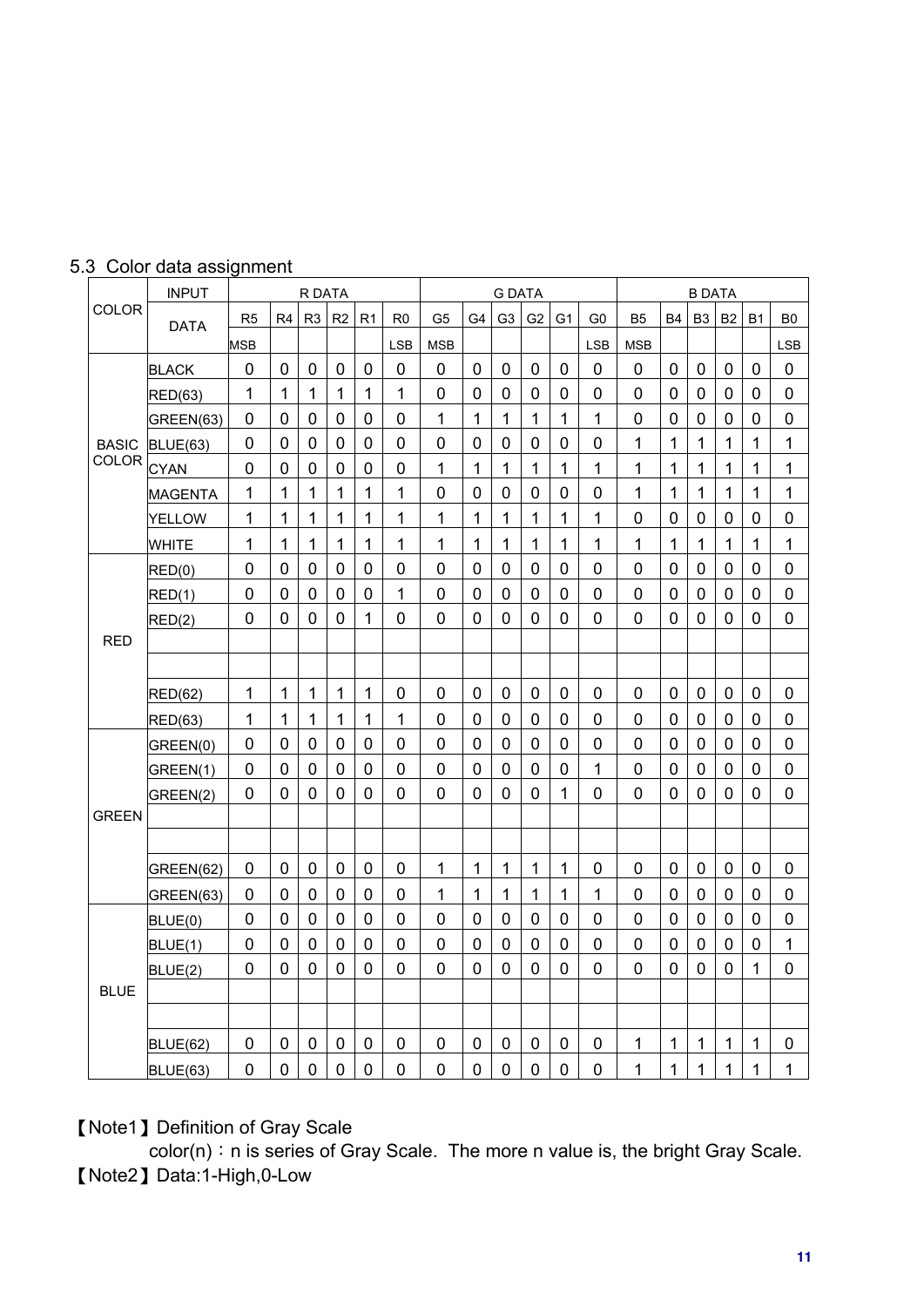## **6. BLOCK DIAGRAM**

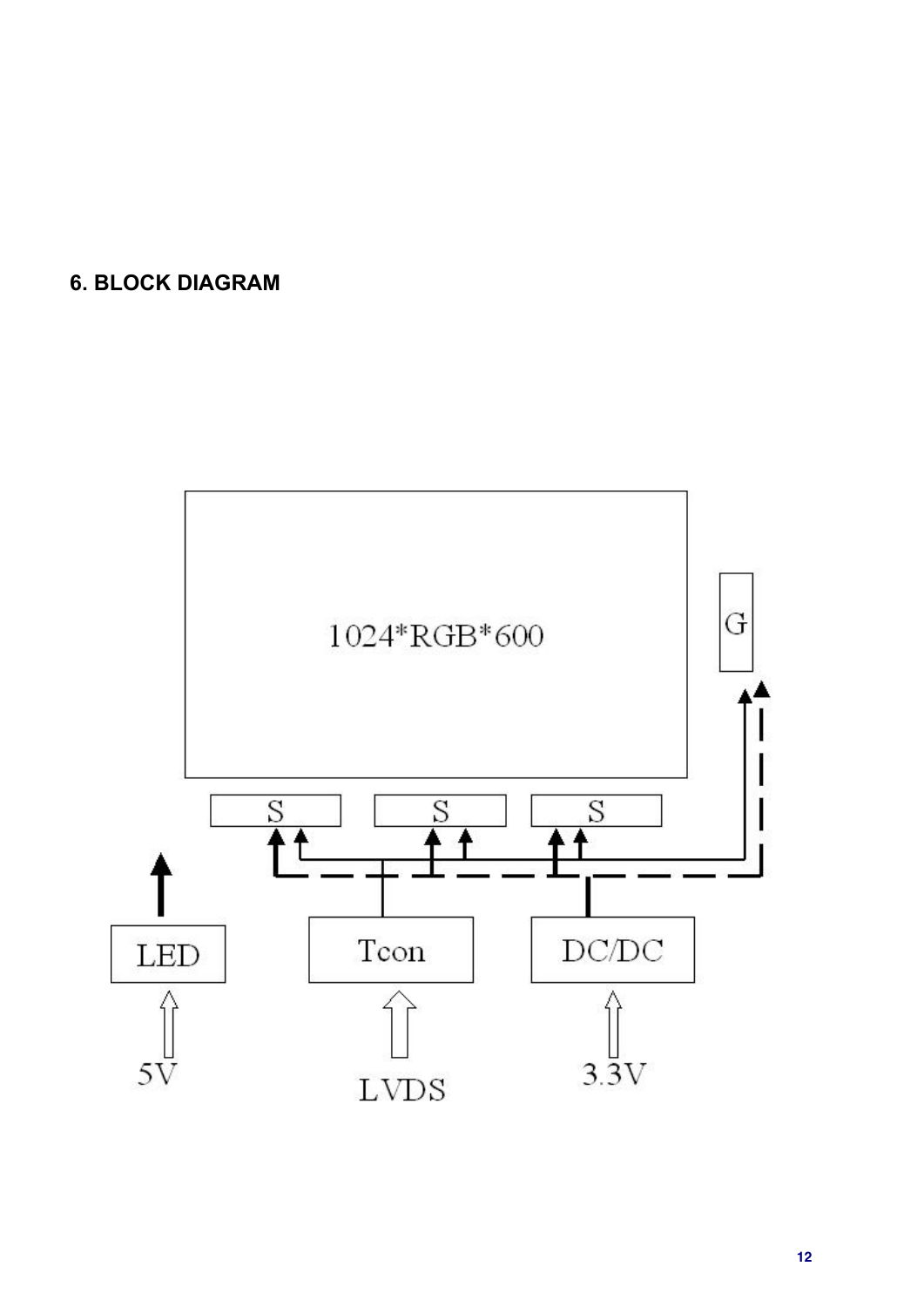## **7. MECHANICAL DIMENSION**

#### 7.1 Front Side

 $[Unit : mm]$ 



[Note]: Tolerance is  $\pm 0.3$ mm unless noted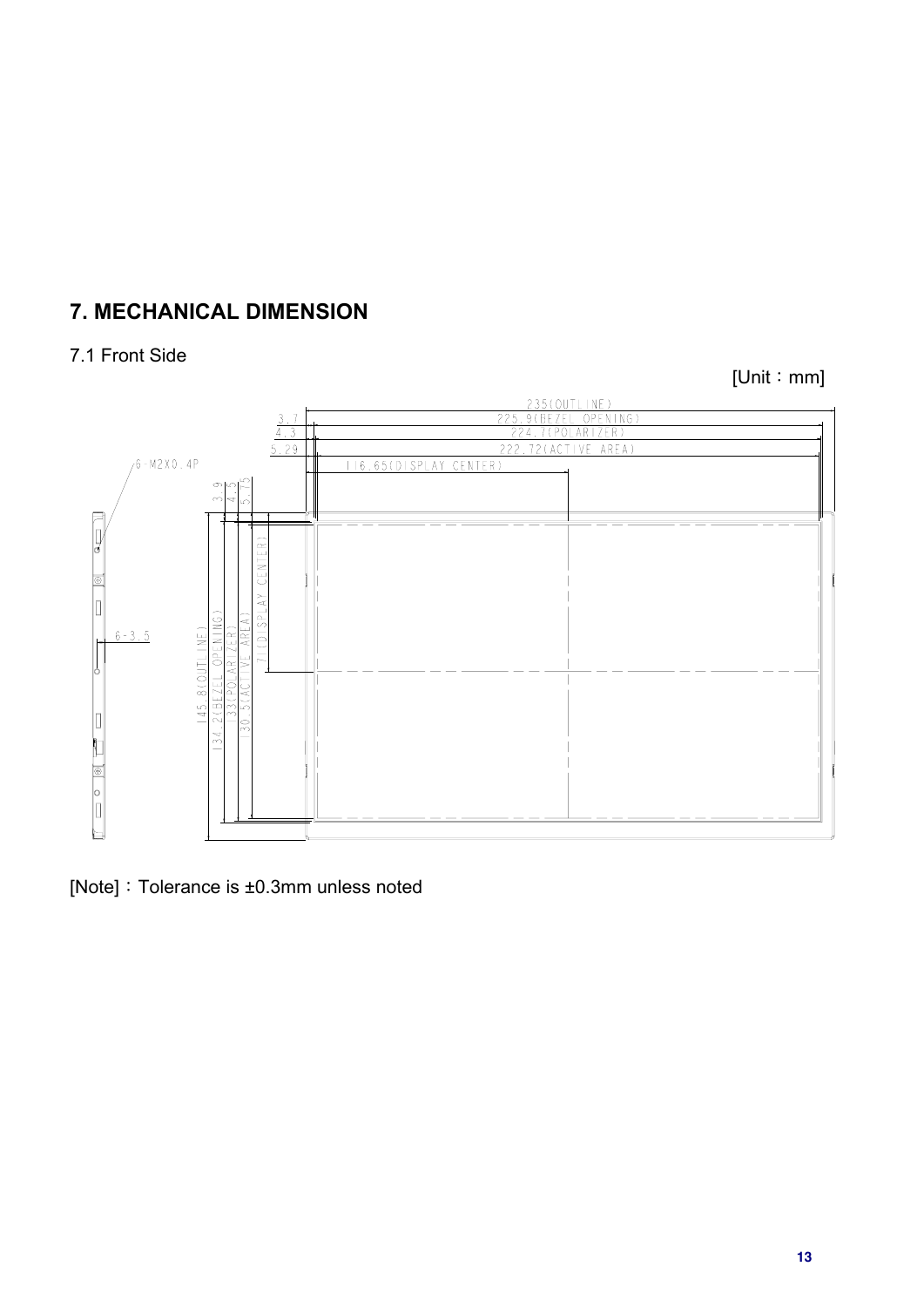



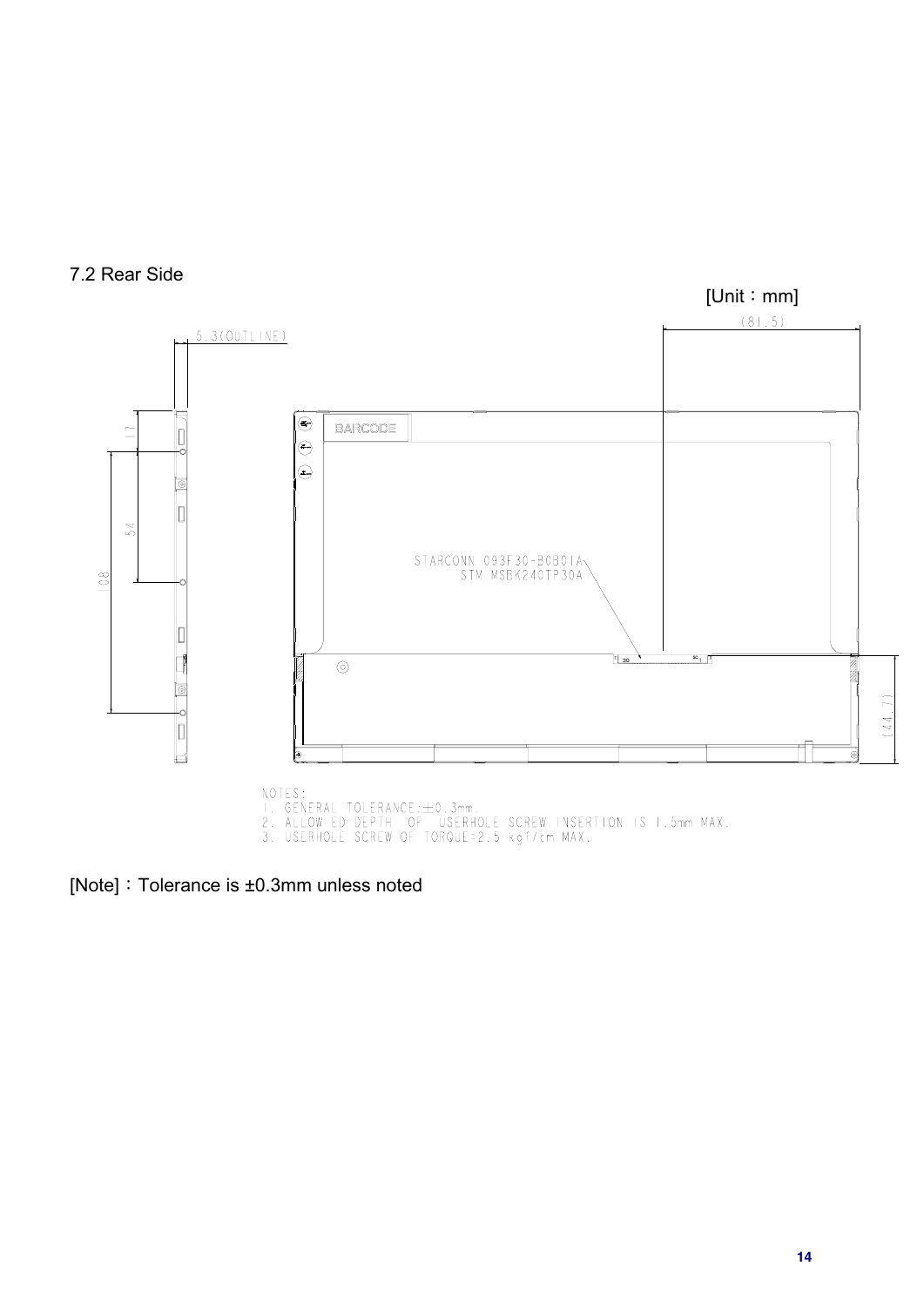|                                         |                                   |               |                             |                |                | Ta = $25^{\circ}$ C, V <sub>cc</sub> = 3.3V |                 |             |
|-----------------------------------------|-----------------------------------|---------------|-----------------------------|----------------|----------------|---------------------------------------------|-----------------|-------------|
|                                         | <b>ITEM</b>                       | <b>SYMBOL</b> | <b>CONDITION</b>            | MIN.           | TYP.           | MAX.                                        | <b>UNIT</b>     | <b>NOTE</b> |
| Constrast Ratio                         |                                   | CR            | Point-5                     | 320            | 400            |                                             |                 | $*1)*2)*3)$ |
| Luminance*)                             |                                   | Lw            | Point-5                     | 200            | 220            | --                                          | $\text{cd/m}^2$ | $*1)*3)$    |
| <b>Luminance Uniformity</b>             |                                   | ΔL            |                             | 70             | 80             |                                             | $\%$            | *1)*3)      |
| <b>Response Time</b><br>(White - Black) |                                   | $Tr+Tf$       | Point-5                     | --             | 20             | 30                                          | ms              | $*1)*3*5)$  |
| Viewing                                 | Horizontal                        | ψ             | $CR \ge 10$                 | 110            | 140            | --                                          | $\circ$         | $*1)*2)*4)$ |
| Angle                                   | $\boldsymbol{\theta}$<br>Vertical |               | Point-5                     | 100            | 120            | --                                          | $\circ$         | $*1)*2)*4)$ |
|                                         | White                             | Wx<br>Wy      |                             | 0.273<br>0.289 | 0.313<br>0.329 | 0.353<br>0.369                              |                 |             |
| Color                                   | Red                               | Rx<br>Ry      | $\theta = \phi = 0^{\circ}$ | <b>TBD</b>     | <b>TBD</b>     | <b>TBD</b>                                  | --              | *1)*3)      |
| Coordinate                              | Green                             | Gx<br>Gy      | Point-5                     | <b>TBD</b>     | <b>TBD</b>     | <b>TBD</b>                                  |                 |             |
|                                         | <b>Blue</b>                       | Bx<br>By      |                             | TBD            | <b>TBD</b>     | <b>TBD</b>                                  |                 |             |

## **8. OPTICAL CHARACTERISTICS**

NOTE :

\*1)Measure condition:  $25^\circ$ C ±2 $^\circ$ C  $\cdot$  60±10%RH $\cdot$  under10 Lux in the dark room.BM-5A (TOPCON)  $\cdot$  viewing angle2°  $\cdot$  V<sub>CC</sub>=3.3V ,V<sub>LED</sub>=5V.



\*2) Definition of contrast ratio: Contrast Ratio (CR)= (White) Luminance of ON ÷ (Black) Luminance of OFF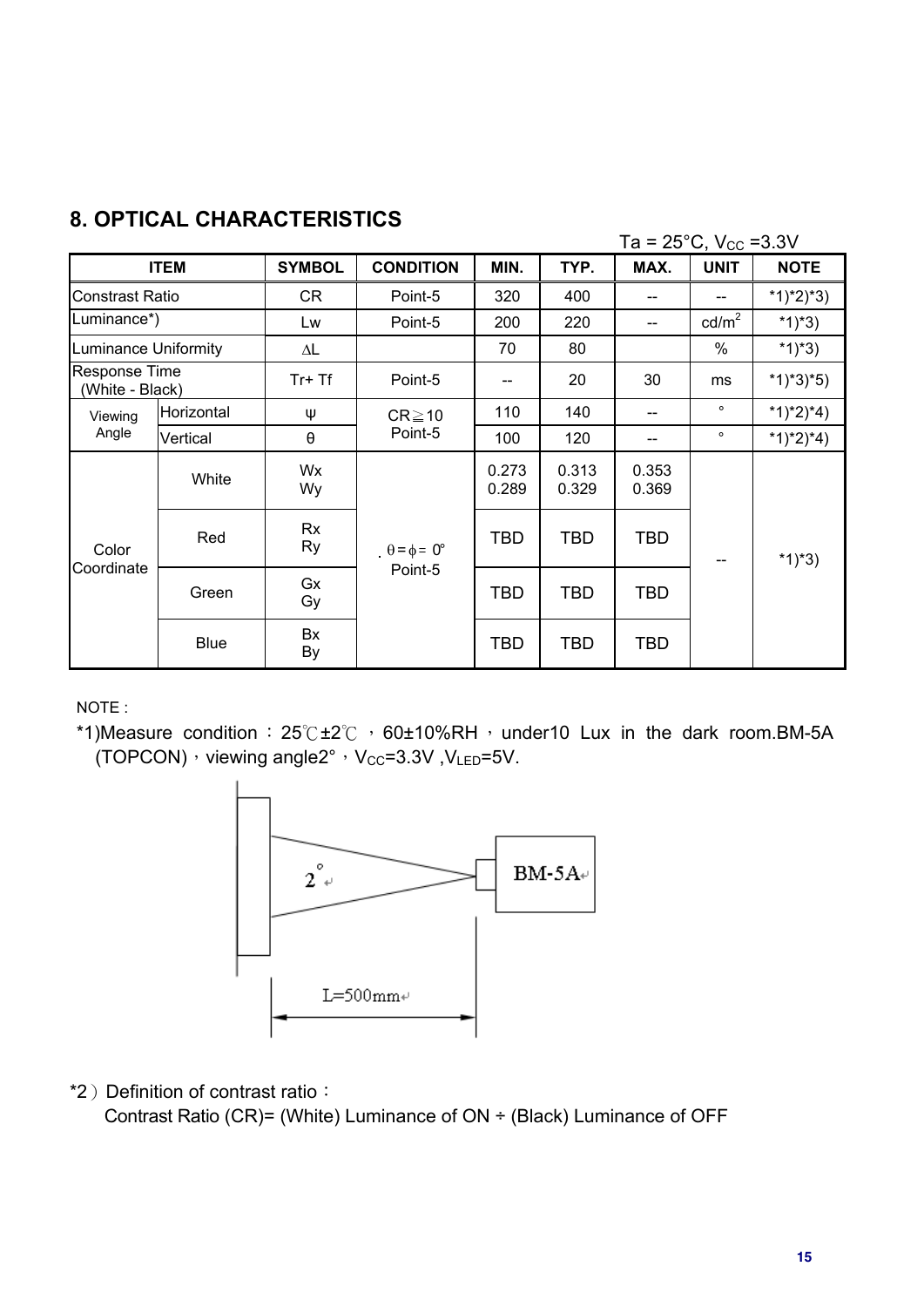3) Definition of luminance: Measure white luminance on the point 5 as figure8-1 Definition of Luminance Uniformity: Measure white luminance on the point1~9 as figure8-1  $\triangle L = [L(MIN)/L(MAX)] \times 100$ 



Fig8-1 Measuring point

 $*$ 4) Definition of Viewing Angle( $\theta, \psi$ ),refer to Fig8-2 as below : These items are measured by EZ-CONTRAST (ELDIM) in the dark room. (no ambient light).



Fig8-2 Definition of Viewing Angle

\*5) Definition of Response Time.(White-Black)



Fig8-3 Definition of Response Time(White-Black) **16**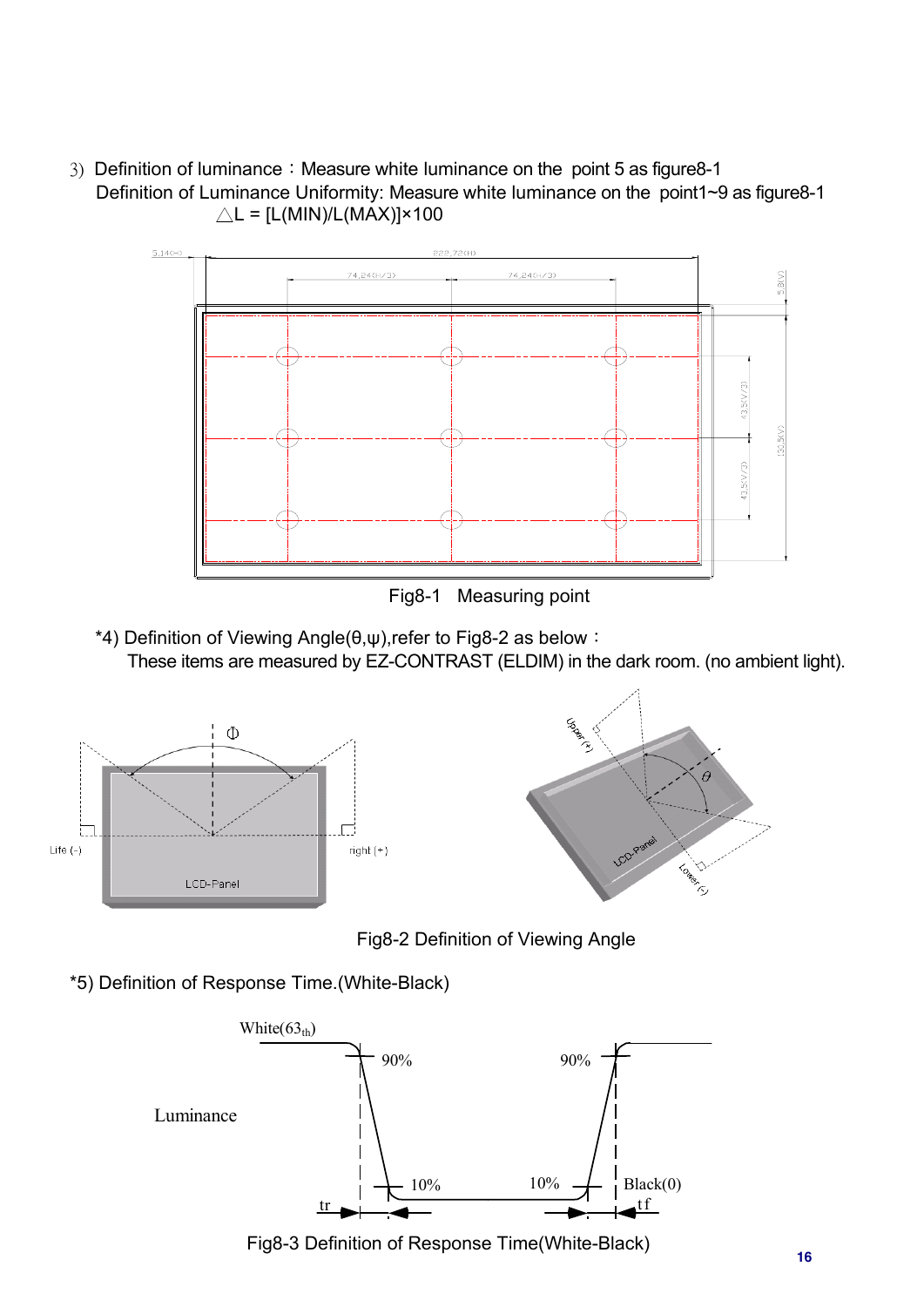## **9. RELIABILITY TEST**

#### 9.1. Temperature and humidity

| <b>TEST ITEMS</b>                        | <b>CONDITIONS</b>                                 | <b>NOTE</b>     |
|------------------------------------------|---------------------------------------------------|-----------------|
| <b>High Temperature Operation</b>        | 70℃, 240Hrs                                       |                 |
| <b>High Temperature Storage</b>          | $80^{\circ}$ / 240Hrs                             |                 |
| High Temperature High Humidity Operation | $60^{\circ}$ $\circ$ 90%RH $\cdot$ 240Hrs         | No condensation |
| Low Temperature Operation                | $-20^{\circ}$ / 240Hrs                            |                 |
| Low Temperature Storage                  | $-30^{\circ}$ $\circ$ 240Hrs                      |                 |
| <b>Thermal Shock</b>                     | $-30^{\circ}$ C (0.5Hr) ~ 80 $^{\circ}$ C (0.5Hr) |                 |
|                                          | 200 cycles                                        |                 |

#### 9.2. Shock and Vibration

| <b>TEST ITEMS</b>            | <b>CONDITIONS</b>                                                                                                                                                                                                               |
|------------------------------|---------------------------------------------------------------------------------------------------------------------------------------------------------------------------------------------------------------------------------|
| Shock<br>(Non-operation)     | Shock level:980m/s <sup>2</sup> (equel to 100G)<br>Waveform:half sinusoidal wave,6ms.<br>Number of shocks: one shock input in each direction of<br>v<br>three mutually perpendicular axes for a total of three<br>shock inputs. |
| Vibration<br>(Non-operation) | Frequency range:8~33.3Hz<br>Stroke: 1.3mm<br>Vibration: sinusodial wave, perpendicularaxis (both x, z<br>IU<br>axis: 2Hrs, y axis 4Hrs).<br>Sweep: 2.9G, 33.3Hz-400Hz<br>▼<br>Cycle:15min                                       |

#### 9.3. ESD Test

| <b>ITEM</b> | <b>CONDITION</b>                                                   | <b>NOTE</b> |
|-------------|--------------------------------------------------------------------|-------------|
| ESD         | $150pF \cdot 330\Omega \cdot \pm 8KV\&\pm 15KV$ air & contact test | *1)         |
|             | $1200$ pF $\cdot$ 0 $\Omega$ $\cdot$ ±250V contact test            | $*$         |

NOTE:

\*1) LCD glass and metal bezel

\*2) IF connector pins

#### 9.4 Judgment Standard

The Judgment of the above test should be made as follow:

 Pass:Normal display image with no obvious non-uniformity and no line defect.Partial transformation of the module parts should be ignored.

Fail:No display image,obvious non-uniform,or line defect.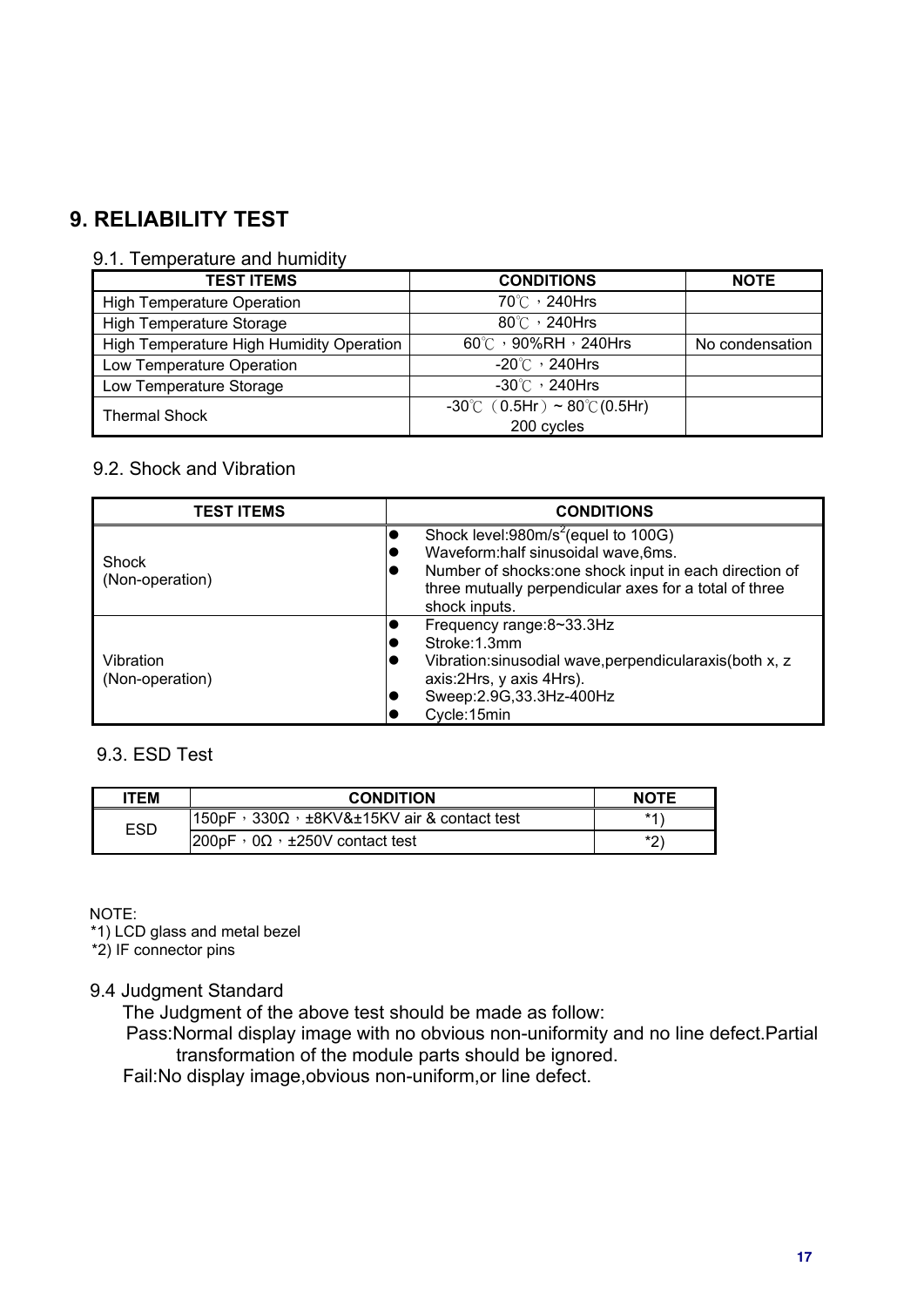## **10. APPEXNDIX EDID CODE TABLE**

| Byte#          | <b>Field Name and Comments</b>                                           | <b>Value</b>   | Value     |
|----------------|--------------------------------------------------------------------------|----------------|-----------|
| (Hex)          |                                                                          | (Hex)          | (Binary)  |
| $\mathbf 0$    |                                                                          | 0              | 0000 0000 |
| 1              |                                                                          | FF             | 11111111  |
| $\overline{2}$ |                                                                          | FF             | 11111111  |
| 3              |                                                                          | FF             | 11111111  |
| 4              |                                                                          | FF             | 11111111  |
| 5              |                                                                          | FF             | 11111111  |
| 6              |                                                                          | FF             | 11111111  |
| $\overline{7}$ |                                                                          | 0              | 00000000  |
| 8              | EISA manufacturer code = CPT<br>(1st byte)                               | 0E             | 00001110  |
| 9              | (2nd byte)                                                               | 14             | 00010100  |
| 0A             | Product code LSB =                                                       | F <sub>6</sub> | 11110110  |
| 0B             | $MSB = (CLAA102NA0BCW=1270=0x4F6)$<br>Product code                       | 4              | 00000100  |
| OC             | ID (32-bit) serial number<br>(preferred, but optional, zero if not used) | 0              | 00000000  |
| 0D             |                                                                          | 0              | 00000000  |
| 0E             |                                                                          | 0              | 00000000  |
| 0F             |                                                                          | 0              | 00000000  |
| 10             | Week of manufacture<br>(preferred, but optional, zero if not used)       | 30             | 00110000  |
| 11             | (preferred, but optional, zero if not used)<br>Year of manufacture       | 12             | 00010010  |
| 12             | EDID Structure version $# = 1$                                           | 1              | 00000001  |
| 13             | EDID Revision $# = 3$                                                    | 3              | 00000011  |
| 14             | (Digital I/P, non TMDS CRGB)<br>Video input definition                   | 80             | 10000000  |
| 15             | Max H image size (23.5)<br>(rounded to cm)                               | 17             | 00010111  |
| 16             | Max V image size (14.58)<br>(rounded to cm)                              | Е              | 00001110  |
| 17             | Display gamma = 2.2<br>$(=(gamma*100)-100)$                              | 78             | 01111000  |
| 18             | Features (no DPMS, Active off, RGB, timing BLK1)                         | 0A             | 0000 1100 |
| 19             | Red/Green low Bits<br>(紅色爲解碼器計算)                                         | 50             | 01010000  |
| 1A             | <b>Blue/White Low Bits</b>                                               | 75             | 01110101  |
| 1B             | Red X<br>$Rx = 0.571$<br>bits $9 \rightarrow 2$                          | 92             | 10010010  |
| 1 <sup>C</sup> | Red Y<br>$Rv = 0.345$<br>bits $9 \rightarrow 2$                          | 58             | 01011000  |
| 1D             | Green X<br>$Gx = 0.336$<br>bits $9 \rightarrow 2$                        | 56             | 01010110  |
| 1E             | Green Y<br>$Gy = 0.57$<br>bits $9 \rightarrow 2$                         | 92             | 10010010  |
| 1F             | Blue X<br>$Bx = 0.153$<br>bits $9 \rightarrow 2$                         | 27             | 00100111  |
| 20             | <b>Blue Y</b><br>$By = 0.124$<br>bits $9 \rightarrow 2$                  | 1F             | 00011111  |
| 21             | $Wx = 0.313$<br>White X<br>bits $9 \rightarrow 2$                        | 50             | 01010000  |
| 22             | White Y<br>$Wy = 0.329$<br>bits $9 \rightarrow 2$                        | 54             | 01010100  |
| 23             | <b>Established Timing I</b>                                              | 0              | 00000000  |
| 24             | <b>Established Timing II</b>                                             | 0              | 00000000  |
| 25             | Manufacturer's Timings not used                                          | 0              | 00000000  |
| 26             | Standard Timing Identification 1 not used                                | 1              | 00000001  |
| 27             | Standard Timing Identification 1 not used                                | 1              | 00000001  |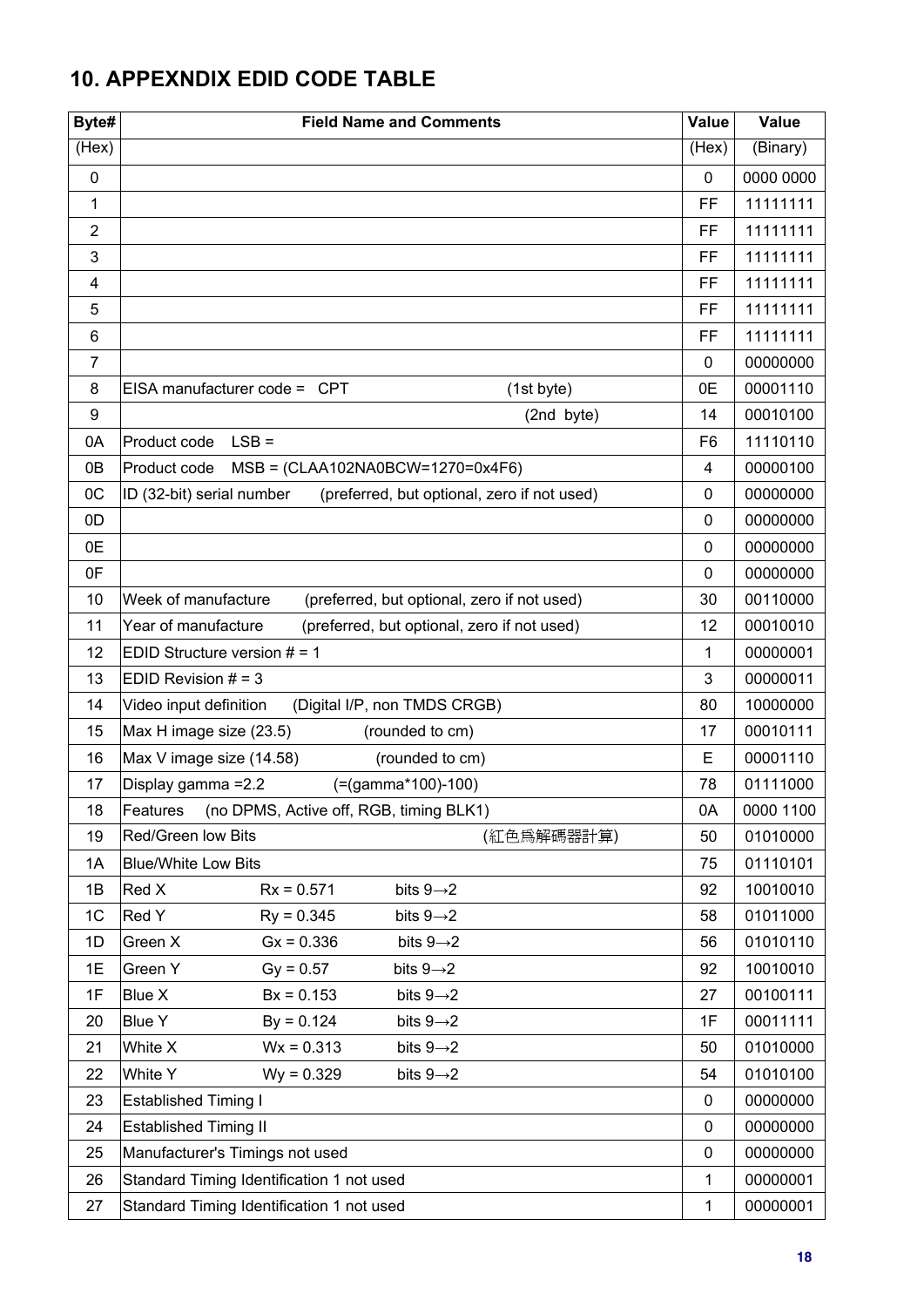| 28 | Standard Timing Identification 2 not used                                           | 1              | 00000001 |
|----|-------------------------------------------------------------------------------------|----------------|----------|
| 29 | Standard Timing Identification 2 not used                                           |                | 00000001 |
| 2A | Standard Timing Identification 3 not used                                           | 1              | 00000001 |
| 2B | Standard Timing Identification 3 not used                                           |                | 00000001 |
| 2C | Standard Timing Identification 4 not used                                           |                | 00000001 |
| 2D | Standard Timing Identification 4 not used                                           | 1              | 00000001 |
| 2E | Standard Timing Identification 5 not used                                           | 1              | 00000001 |
| 2F | Standard Timing Identification 5 not used                                           | 1              | 00000001 |
| 30 | Standard Timing Identification 6 not used                                           | 1              | 00000001 |
| 31 | Standard Timing Identification 6 not used                                           | 1              | 00000001 |
| 32 | Standard Timing Identification 7 not used                                           | 1              | 00000001 |
| 33 | Standard Timing Identification 7 not used                                           | 1              | 00000001 |
| 34 | Standard Timing Identification 8 not used                                           | 1              | 00000001 |
| 35 | Standard Timing Identification 8 not used                                           | 1              | 00000001 |
| 36 | Pixel Clock 1200*625*60=45MHz<br>(LSB)                                              | 94             | 10010100 |
| 37 | Pixel Clock = $45MHz$<br>1024 * 600 @60Hz<br>(MSB)                                  | 11             | 00010001 |
| 38 | Horizontal Active = 1024 pixels Notes2<br>(lower 8 bits)                            | $\mathbf 0$    | 00000000 |
| 39 | Horizontal Blanking = 176 pixels<br>(lower 8 bits)                                  | B <sub>0</sub> | 10110000 |
| 3A | Horizontal Active: Horizontal Blanking(thbp)<br>(upper 4:4 bits)                    |                | 01000000 |
| 3B | Vertical Avtive =600 lines                                                          | 58             | 01011000 |
| 3C | Vertical Blanking(tvbp) = 25lines (DE Blanking min for DE-only panels) lines        | 19             | 00011001 |
| 3D | Vertical Active: Vertical Blanking(tvbp)<br>(upper 4:4 bits)                        | 20             | 00100000 |
| 3E | Horizontal Sync. Offset (thfp)= 48 pixels                                           | 30             | 00110000 |
| 3F | Horizontal Sync Pulse Width = 32 pixels(WHL)                                        | 20             | 00100000 |
| 40 | Vertical Sync Offset (tvfp)= 3 lines, Sync Width(tWVL) = 6 lines                    |                | 00110110 |
| 41 | Horizontal Vertical Sync Offset/Width upper 2bits                                   |                | 00000000 |
| 42 | Horizontal Image Size = 222.72mm<br>(lower 8bits)                                   | DE             | 11011110 |
| 43 | Vertical Image Size = 130.5mm<br>(lower 8bits)                                      | 82             | 10000010 |
| 44 | Horizontal & Vertical Image Size<br>(upper 4:4bits)                                 | 0              | 00000000 |
| 45 | Horizontal Border = X<br>(Zero for internal LCD)                                    |                | 00000000 |
| 46 | Vertical Border = X<br>(Zero for internal LCD)                                      | $\mathbf 0$    | 00000000 |
| 47 | Non-interlaced, Normal display, no stereo, Digital separate sync, H/V pol negatives | 19             | 00011001 |
| 48 | Flag                                                                                | 0              | 00000000 |
| 49 | Flag                                                                                | 0              | 00000000 |
| 4A | Flag                                                                                | 0              | 00000000 |
| 4B | Data Type Tag: Descriptor Defined by Manufacture                                    | 0              | 00000000 |
| 4C | Flag                                                                                | 0              | 00000000 |
| 4D | value=HSPWmin/2 (pixel clks)WHL                                                     | 0              | 00000000 |
| 4E | value=HSPWmax/2 (pixel clks)WHL                                                     | 0              | 00000000 |
| 4F | value=Thbpmin/2 (pixel clks) (for DE-only timing also, with Thfp=0)                 | 0              | 00000000 |
| 50 | value=Thbpmax/2 (pixel clks) (for DE-only timing also, with Thfp=0)                 | 0              | 00000000 |
| 51 | value=VSPWmin/2 (line pulses)WVL                                                    | 0              | 00000000 |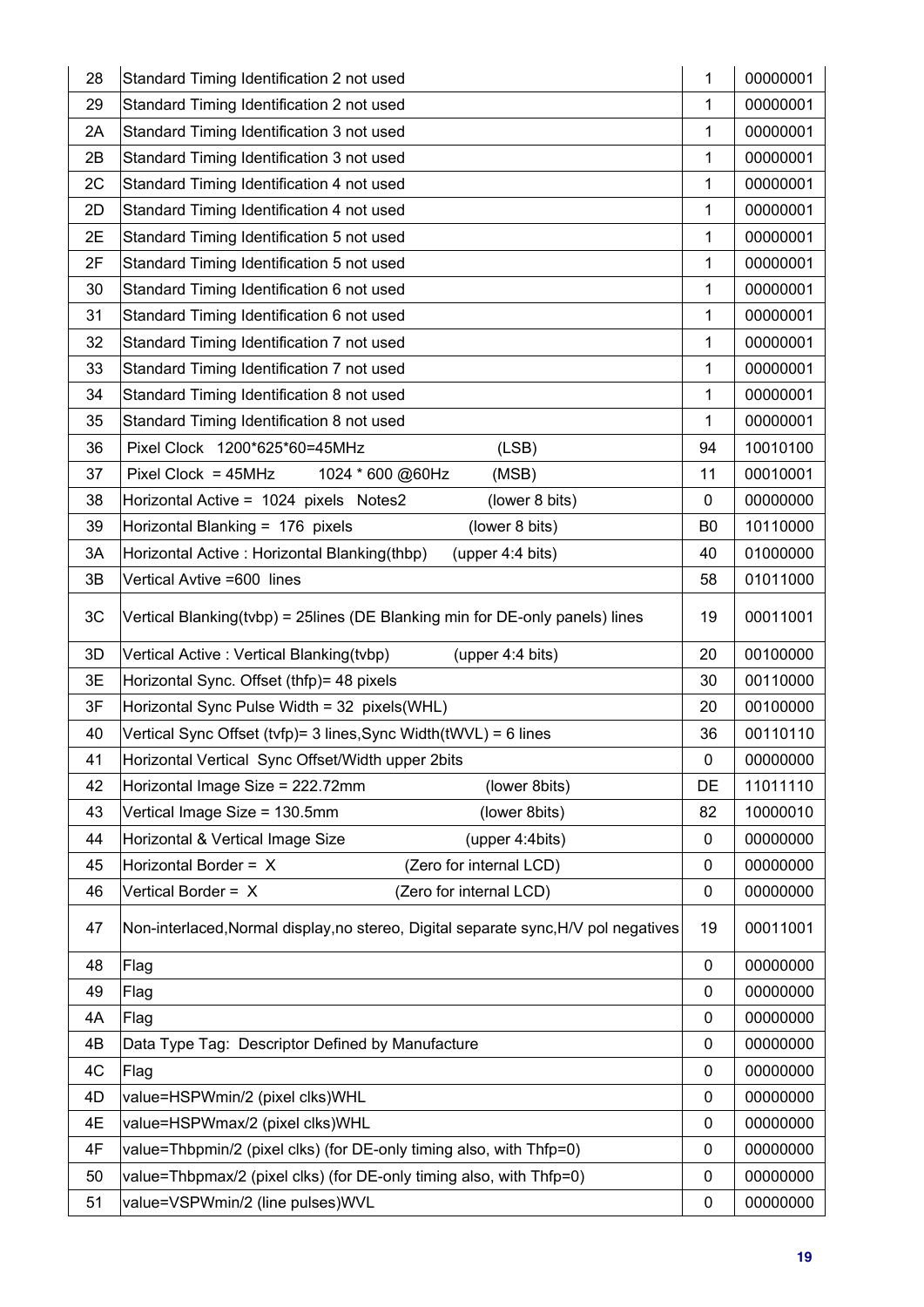| 52 | value=VSPWmax/2 (line pulses)WVL                                                | 0           | 00000000 |
|----|---------------------------------------------------------------------------------|-------------|----------|
| 53 | value=Tvbpmin/2                                                                 | 0           | 00000000 |
| 54 | value=Tvbpmax/2                                                                 |             | 00000000 |
| 55 | Thpmin=value*2+HApixelClks (pixel clks) Note2                                   | 0           | 00000000 |
| 56 | Thpmax=value*2+HApixelClks (pixel clks) Note2                                   | 0           | 00000000 |
| 57 | Tvpmin=value*2+Valines (line pulses)                                            |             | 00000000 |
| 58 | Tvpmax=value*2+Valines (line pulses)                                            | 0           | 00000000 |
| 59 | Module revision                                                                 | $\mathbf 0$ | 00000000 |
| 5A | Flag                                                                            | 0           | 00000000 |
| 5B | Flag                                                                            | 0           | 00000000 |
| 5C | Flag                                                                            | 0           | 00000000 |
| 5D | Data Type Tag:<br>(Monitor)<br><b>ASCII String</b>                              | <b>FE</b>   | 11111110 |
| 5E | Flag                                                                            | 0           | 00000000 |
| 5F | "C",67                                                                          | 43          | 01000011 |
| 60 | "P",80                                                                          | 50          | 01010000 |
| 61 | "T",84                                                                          | 54          | 01010100 |
| 62 |                                                                                 | 20          | 00100000 |
| 63 |                                                                                 | 20          | 00100000 |
| 64 |                                                                                 | 20          | 00100000 |
| 65 |                                                                                 | 20          | 00100000 |
| 66 |                                                                                 | 20          | 00100000 |
| 67 |                                                                                 | 20          | 00100000 |
| 68 |                                                                                 | 20          | 00100000 |
| 69 |                                                                                 | 20          | 00100000 |
| 6A |                                                                                 | 20          | 00100000 |
| 6B | (if <13 char, then terminate with ASCII code 0Ah, and set remaining char = 20h) | 20          | 00100000 |
| 6C | Flag                                                                            | 0           | 00000000 |
| 6D | Flag                                                                            | 0           | 00000000 |
| 6E | Flag                                                                            | 0           | 00000000 |
| 6F | Data Type Tag:<br>(Monitor)<br><b>ASCII String</b>                              | <b>FE</b>   | 11111110 |
| 70 | Flag                                                                            | $\mathbf 0$ | 00000000 |
| 71 | "C",67                                                                          | 43          | 01000011 |
| 72 | "L",76                                                                          | 4C          | 01001100 |
| 73 | "A",65                                                                          | 41          | 01000001 |
| 74 | "A",65                                                                          | 41          | 01000001 |
| 75 | "1",49"                                                                         | 31          | 00110001 |
| 76 | "0",48                                                                          | 30          | 00110000 |
| 77 | "2",50                                                                          | 32          | 00110010 |
| 78 | "N",78                                                                          | 4E          | 01001110 |
| 79 | "A",65                                                                          | 41          | 01000001 |
| 7A | "0",48                                                                          | 30          | 00110000 |
| 7B | "B",66                                                                          | 42          | 01000010 |
| 7C | (if <13 char, then terminate with ASCII code 0Ah, and set remaining char = 20h) | 20          | 00100000 |
| 7D | (if <13 char, then terminate with ASCII code 0Ah, and set remaining char = 20h) | 20          | 00100000 |